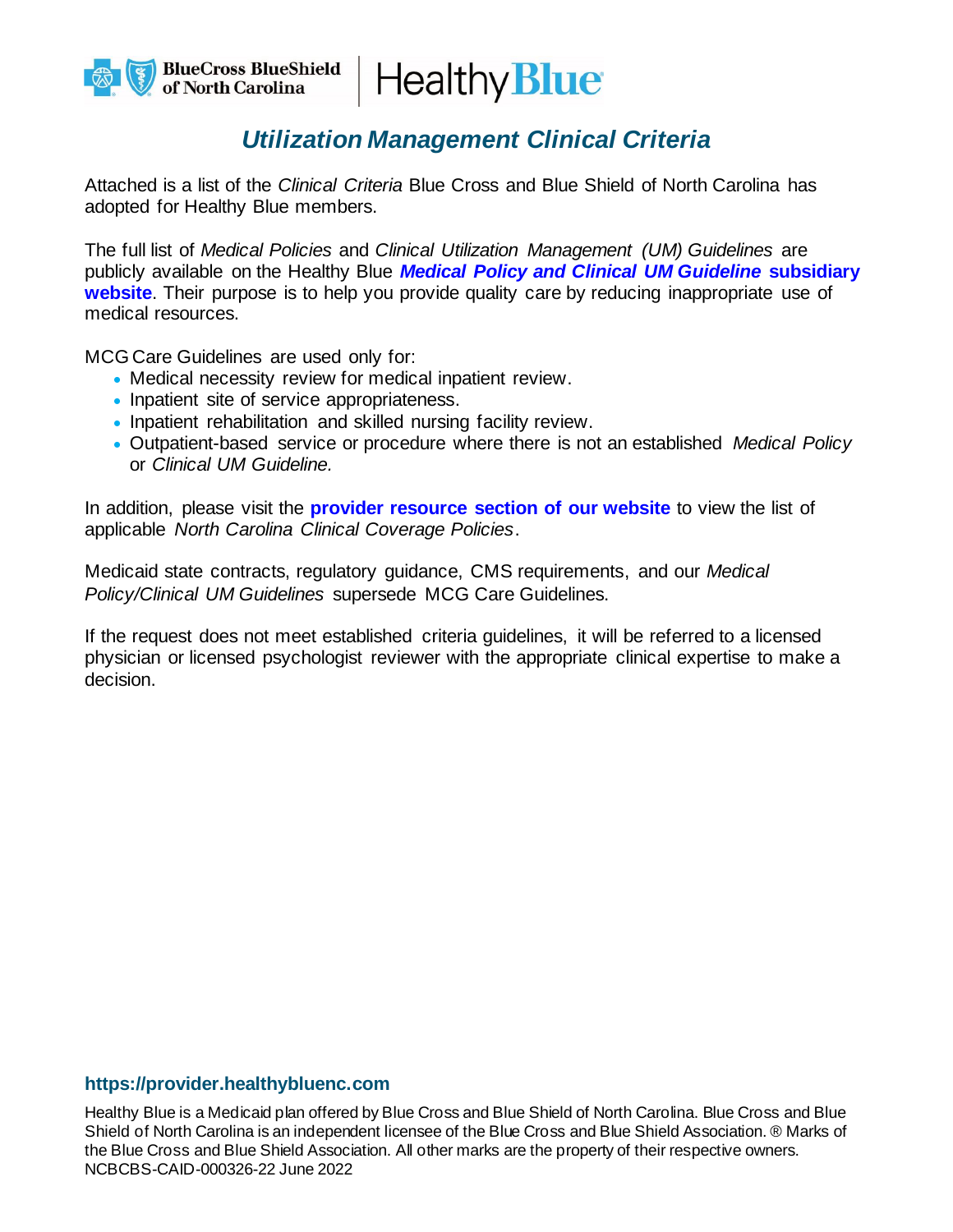

## *Utilization Management Clinical Criteria*

The *Clinical Criteria* below were adopted by the Medical Operations Committee at Blue Cross and Blue Shield of North Carolina for Healthy Blue members on September 9, 2021. **Note, not all the services and codes referenced within this criteria are reimbursed under Medicaid.** Please refer to Medicaid guidelines for coverage and reimbursement information. This *Clinical Criteria* will take effect on June 23, 2022. If you are trying to access *Clinical Criteria* noted as revised prior to June 23, 2022, please refer to the **[Historical Medical](https://provider.healthybluenc.com/north-carolina-provider/medical-policies-and-clinical-guidelines-historical)  [Policies and Clinical Utilization Management Guidelines](https://provider.healthybluenc.com/north-carolina-provider/medical-policies-and-clinical-guidelines-historical)** section of the website.

To view the below criteria, click on the link in the **Criteria Title** column. For additional information regarding our *Medical Policies and Clinical UM Guidelines*, visit the *[Medical](https://provider.healthybluenc.com/north-carolina-provider/medical-policies-and-clinical-guidelines)  [Policy and Clinical UM Guideline](https://provider.healthybluenc.com/north-carolina-provider/medical-policies-and-clinical-guidelines)* **subsidiary website.**

| Criteria number | <b>Criteria title</b>                                                                                                                                                         | New and<br>revised item |
|-----------------|-------------------------------------------------------------------------------------------------------------------------------------------------------------------------------|-------------------------|
| CG-ADMIN-01     | <b>Clinical Utilization Management (UM) Guideline for Pre-</b><br><b>Payment Review Medical Necessity Determinations When</b><br><b>No Other Clinical UM Guideline Exists</b> |                         |
| CG-ANC-03       | <b>Acupuncture</b>                                                                                                                                                            | <b>Revised</b>          |
| CG-ANC-04       | <b>Ambulance Services: Air and Water</b>                                                                                                                                      |                         |
| CG-ANC-05       | <b>Ambulance Services: Ground; Emergent</b>                                                                                                                                   |                         |
| CG-ANC-06       | <b>Ambulance Services: Ground; Non-Emergent</b>                                                                                                                               |                         |
| CG-ANC-07       | <b>Inpatient Interfacility Transfers</b>                                                                                                                                      |                         |
| CG-ANC-08       | <b>Mobile Device-Based Health Management Applications</b>                                                                                                                     |                         |
| CG-BEH-15       | <b>Activity Therapy for Autism Spectrum Disorders and Rett</b><br><b>Syndrome</b>                                                                                             |                         |
| CG-DME-03       | <b>Neuromuscular Stimulation in the Treatment of Muscle</b><br><b>Atrophy</b>                                                                                                 |                         |
| CG-DME-04       | <b>Electrical Nerve Stimulation, Transcutaneous,</b><br><b>Percutaneous</b>                                                                                                   |                         |
| CG-DME-05       | <b>Cervical Traction Devices for Home Use</b>                                                                                                                                 |                         |
| CG-DME-06       | <b>Compression Devices for Lymphedema</b>                                                                                                                                     |                         |
| CG-DME-09       | <b>Continuous Local Delivery of Analgesia to Operative</b><br><b>Sites Using an Elastomeric Infusion Pump During the</b><br><b>Post-Operative Period</b>                      |                         |
| CG-DME-10       | <b>Durable Medical Equipment</b>                                                                                                                                              |                         |
| CG-DME-12       | <b>Home Phototherapy Devices for Neonatal</b><br><b>Hyperbilirubinemia</b>                                                                                                    |                         |

## **https://provider.healthybluenc.com**

Note: AIM Specialty Health is an independent company providing utilization management services for Healthy Blue providers on behalf of Blue Cross and Blue Shield of North Carolina.

Healthy Blue is a Medicaid plan offered by Blue Cross and Blue Shield of North Carolina. Blue Cross and Blue Shield of North Carolina is an independent licensee of the Blue Cross and Blue Shield Association. ® Marks of the Blue Cross and Blue Shield Association. All other marks are the property of their respective owners. NCBCBS-CAID-000326-22 June 2022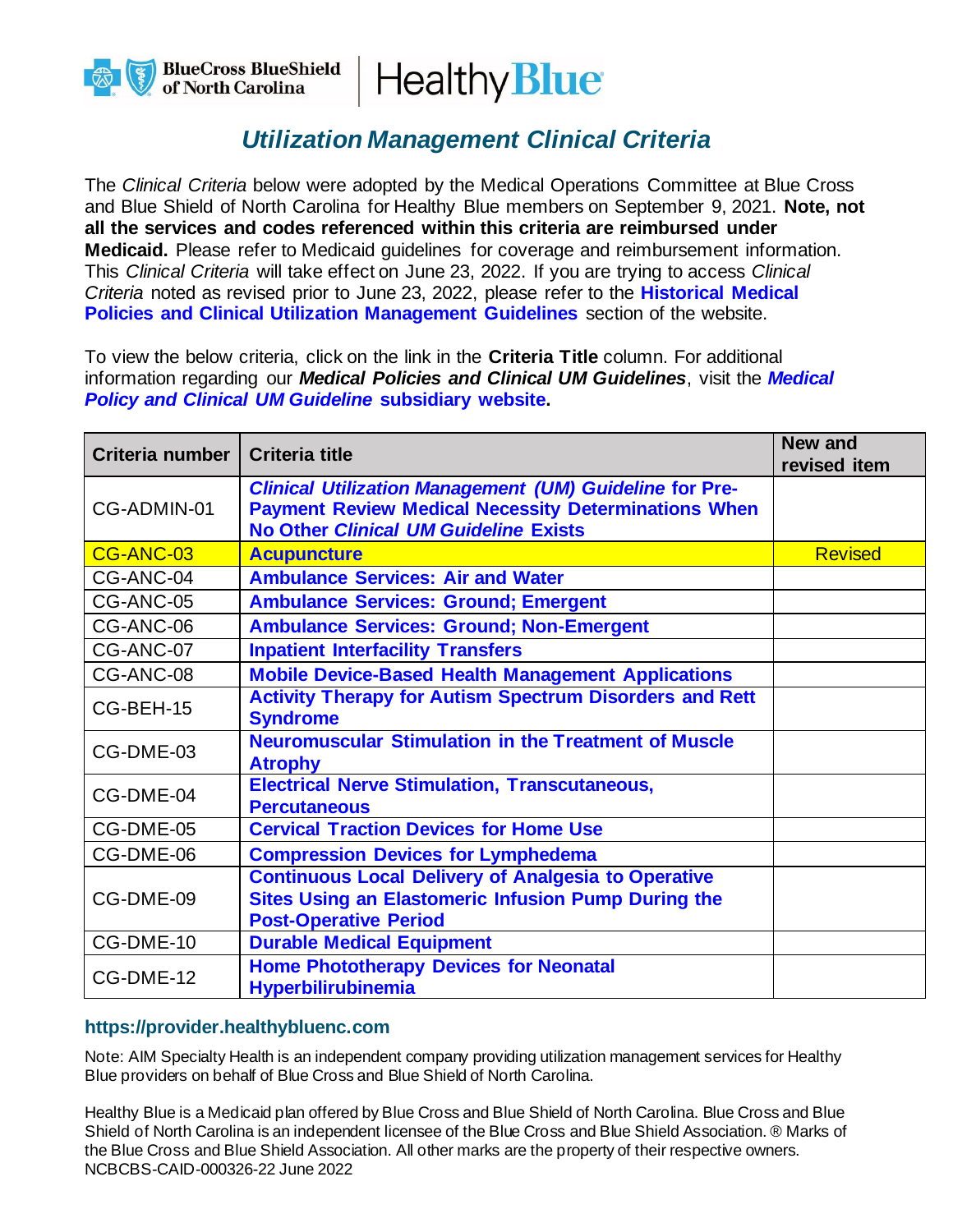| Criteria number | <b>Criteria title</b>                                                                                                                                                                                | <b>New and</b><br>revised item |
|-----------------|------------------------------------------------------------------------------------------------------------------------------------------------------------------------------------------------------|--------------------------------|
| CG-DME-13       | <b>Lower Limb Prosthesis</b>                                                                                                                                                                         |                                |
| CG-DME-25       | <b>Seat Lift Mechanisms</b>                                                                                                                                                                          |                                |
| CG-DME-26       | <b>Back-Up Ventilators in the Home Setting</b>                                                                                                                                                       |                                |
| CG-DME-30       | <b>Prothrombin Time Self-Monitoring Devices</b>                                                                                                                                                      |                                |
| CG-DME-37       | <b>Air Conduction Hearing Aids</b>                                                                                                                                                                   |                                |
| CG-DME-39       | <b>Dynamic Low-Load Prolonged-Duration Stretch Devices</b>                                                                                                                                           |                                |
| CG-DME-40       | <b>Noninvasive Electrical Bone Growth Stimulation of the</b><br><b>Appendicular Skeleton</b>                                                                                                         |                                |
| CG-DME-42       | <b>Non-implantable Insulin Infusion and Blood Glucose</b><br><b>Monitoring Devices</b>                                                                                                               |                                |
| CG-DME-44       | <b>Electric Tumor Treatment Field (TTF)</b>                                                                                                                                                          |                                |
| CG-DME-45       | <b>Ultrasound Bone Growth Stimulation</b>                                                                                                                                                            |                                |
| CG-DME-46       | <b>Pneumatic Compression Devices for Prevention of Deep</b><br>Vein Thrombosis of the Extremities in the Home Setting                                                                                |                                |
| CG-DME-47       | <b>Noninvasive Home Ventilator Therapy for Respiratory</b><br><b>Failure</b>                                                                                                                         |                                |
| CG-DME-48       | <b>Vacuum Assisted Wound Therapy in the Outpatient</b><br><b>Setting</b>                                                                                                                             |                                |
| CG-DME-49       | <b>Standing Frames</b>                                                                                                                                                                               |                                |
| CG-GENE-04      | <b>Molecular Marker Evaluation of Thyroid Nodules</b>                                                                                                                                                |                                |
| CG-GENE-07      | <b>BCR-ABL Mutation Analysis</b>                                                                                                                                                                     |                                |
| CG-GENE-10      | <b>Chromosomal Microarray Analysis (CMA) for</b><br>Developmental Delay, Autism Spectrum Disorder,<br><b>Intellectual Disability (Intellectual Development Disorder)</b><br>and Congenital Anomalies |                                |
| CG-GENE-11      | <b>Genotype Testing for Individual Genetic Polymorphisms</b><br>to Determine Drug-Metabolizer Status                                                                                                 |                                |
| CG-GENE-13      | <b>Genetic Testing for Inherited Disorders</b>                                                                                                                                                       |                                |
| CG-GENE-14      | <b>Gene Mutation Testing for Solid Tumor Cancer</b><br><b>Susceptibility and Management</b>                                                                                                          | <b>Revised</b>                 |
| CG-GENE-15      | <b>Genetic Testing for Lynch Syndrome, Familial</b><br>Adenomatous Polyposis (FAP), Attenuated FAP and MYH-<br>associated Polyposis                                                                  |                                |
| CG-GENE-16      | <b>BRCA Genetic Testing</b>                                                                                                                                                                          |                                |
| CG-GENE-17      | <b>RET Proto-oncogene Testing for Endocrine Gland Cancer</b><br><b>Susceptibility</b>                                                                                                                |                                |
| CG-GENE-18      | <b>Genetic Testing for TP53 Mutations</b>                                                                                                                                                            |                                |
| CG-GENE-19      | <b>Detection and Quantification of Tumor DNA Using Next</b><br><b>Generation Sequencing in Lymphoid Cancers</b>                                                                                      |                                |
| CG-GENE-21      | <b>Cell-Free Fetal DNA-Based Prenatal Testing</b>                                                                                                                                                    |                                |
| CG-GENE-22      | <b>Gene Expression Profiling for Managing Breast Cancer</b><br><b>Treatment</b>                                                                                                                      |                                |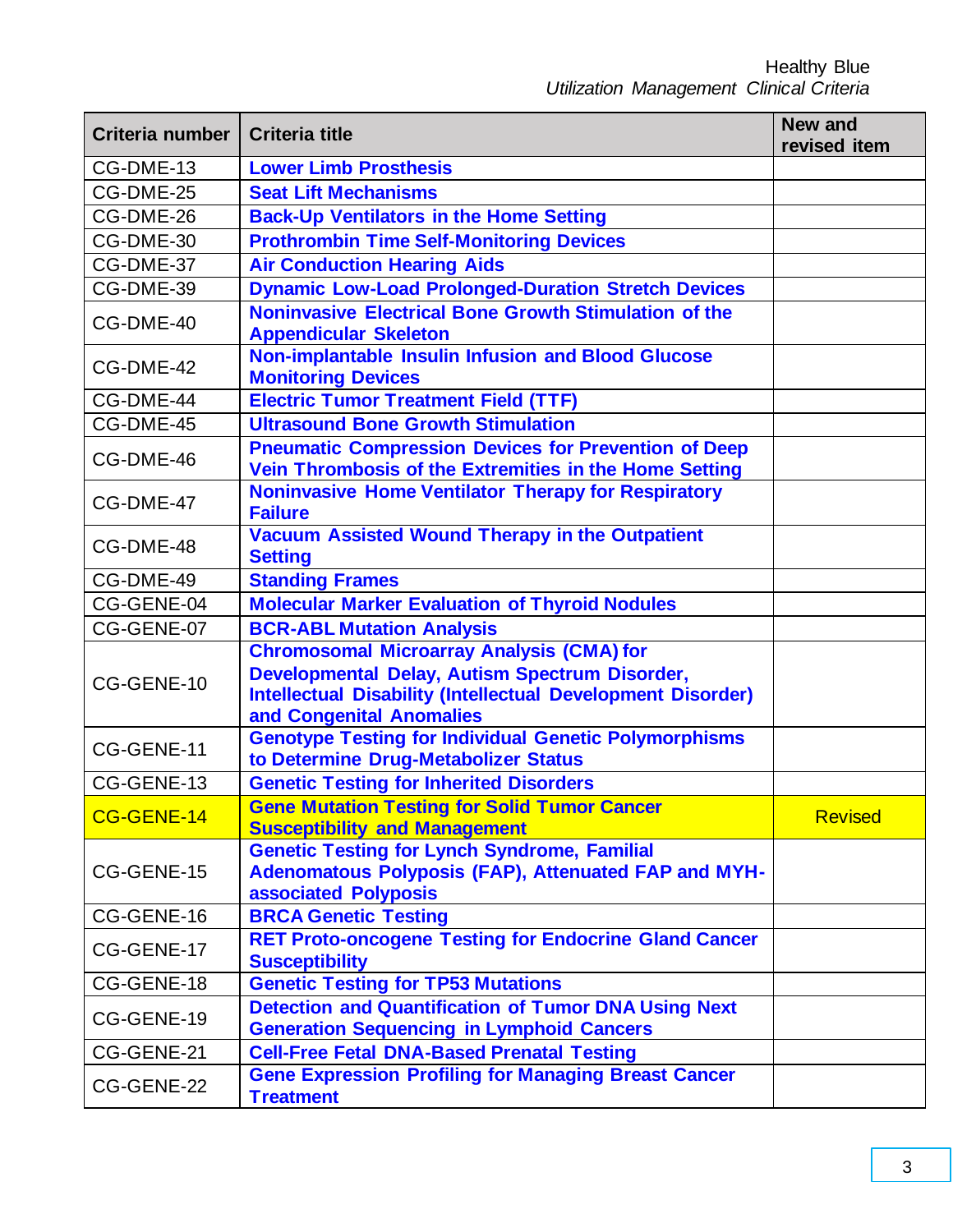| Criteria number | <b>Criteria title</b>                                                                                                | <b>New and</b><br>revised item |
|-----------------|----------------------------------------------------------------------------------------------------------------------|--------------------------------|
| CG-GENE-23      | <b>Genetic Testing for Heritable Cardiac Conditions</b>                                                              |                                |
| CG-LAB-03       | <b>Tropism Testing for HIV Management</b>                                                                            |                                |
| CG-LAB-09       | <b>Drug Testing or Screening in the Context of Substance</b><br><b>Use Disorder and Chronic Pain</b>                 |                                |
| CG-LAB-10       | <b>Zika Virus Testing</b>                                                                                            |                                |
| CG-LAB-11       | <b>Screening for Vitamin D Deficiency in Average Risk</b><br><b>Individuals</b>                                      |                                |
| CG-LAB-12       | <b>Testing for Oral and Esophageal Cancer</b>                                                                        |                                |
| CG-LAB-13       | <b>Skin Nerve Fiber Density Testing</b>                                                                              |                                |
| CG-LAB-14       | <b>Respiratory Viral Panel Testing in the Outpatient Setting</b>                                                     |                                |
| CG-LAB-15       | <b>Red Blood Cell Folic Acid Testing</b>                                                                             |                                |
| CG-LAB-16       | <b>Serum Amylase Testing</b>                                                                                         |                                |
| CG-LAB-17       | <b>Molecular Gastrointestinal Pathogen Panel (GIPP) Testing</b><br>for Infectious Diarrhea in the Outpatient Setting |                                |
| CG-LAB-19       | <b>Laboratory Evaluation of Vitamin B12</b>                                                                          |                                |
| CG-LAB-20       | <b>Thyroid Testing</b>                                                                                               | <b>NEW</b>                     |
| CG-LAB-21       | <b>Serum Iron Testing</b>                                                                                            | <b>NEW</b>                     |
| CG-MED-02       | <b>Esophageal pH Monitoring</b>                                                                                      |                                |
| CG-MED-05       | <b>Ketogenic Diet for Treatment of Intractable Seizures</b>                                                          |                                |
| CG-MED-21       | <b>Anesthesia Services and Moderate ("Conscious")</b><br><b>Sedation</b>                                             |                                |
| CG-MED-23       | <b>Home Health</b>                                                                                                   |                                |
| CG-MED-24       | <b>Electromyography and Nerve Conduction Studies</b>                                                                 |                                |
| CG-MED-26       | <b>Neonatal Levels of Care</b>                                                                                       |                                |
| CG-MED-28       | <b>Iontophoresis</b>                                                                                                 |                                |
| CG-MED-34       | <b>Monitored Anesthesia Care for Gastrointestinal</b><br><b>Endoscopic Procedures</b>                                |                                |
| CG-MED-35       | <b>Retinal Telescreening Systems</b>                                                                                 |                                |
| CG-MED-38       | <b>Inpatient Admission for Radiation Therapy for Cervical or</b><br><b>Thyroid Cancer</b>                            |                                |
| CG-MED-40       | <b>External Ambulatory Event Monitors to Detect Cardiac</b><br><b>Arrhythmias</b>                                    |                                |
| CG-MED-41       | <b>Moderate to Deep Anesthesia Services for Dental Surgery</b><br>in the Facility Setting                            |                                |
| CG-MED-45       | <b>Transrectal Ultrasonography</b>                                                                                   |                                |
| CG-MED-46       | <b>Electroencephalography and Video</b><br><b>Electroencephalographic Monitoring</b>                                 |                                |
| CG-MED-47       | <b>Fundus Photography</b>                                                                                            |                                |
| CG-MED-49       | <b>Auditory Brainstem Responses (ABRs) and Evoked</b><br><b>Otoacoustic Emissions (OAEs) for Hearing Disorders</b>   |                                |
| CG-MED-50       | <b>Visual, Somatosensory and Motor Evoked Potentials</b>                                                             |                                |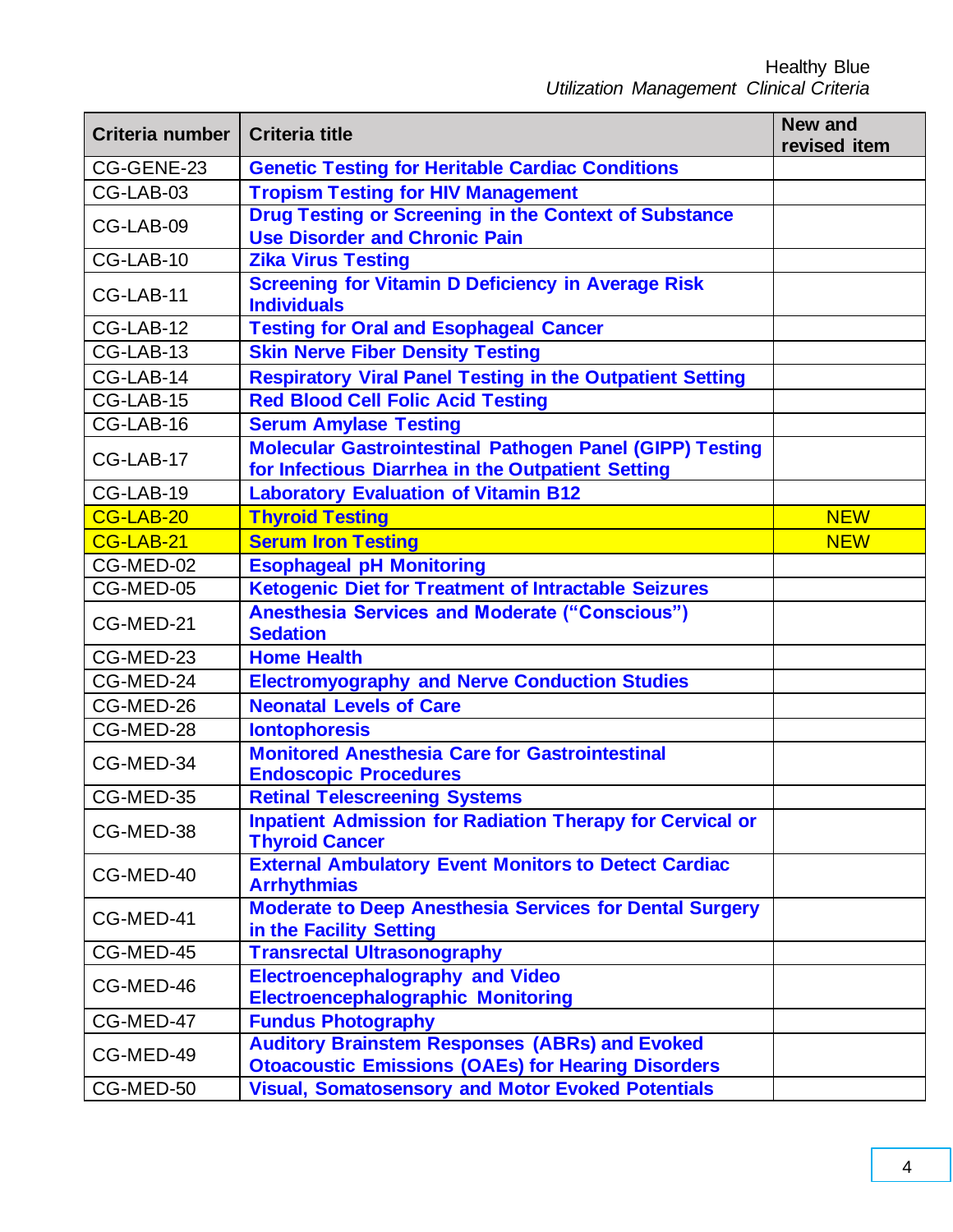| Criteria number | <b>Criteria title</b>                                                                                                                                                           | <b>New and</b><br>revised item |
|-----------------|---------------------------------------------------------------------------------------------------------------------------------------------------------------------------------|--------------------------------|
| CG-MED-51       | Three-Dimensional (3-D) Rendering of Imaging Studies                                                                                                                            |                                |
| CG-MED-52       | <b>Allergy Immunotherapy (Subcutaneous)</b>                                                                                                                                     |                                |
| CG-MED-53       | <b>Cervical Cancer Screening Using Cytology and Human</b>                                                                                                                       |                                |
|                 | <b>Papillomavirus Testing</b>                                                                                                                                                   |                                |
| CG-MED-54       | <b>Strapping</b>                                                                                                                                                                |                                |
| CG-MED-55       | <b>Site of Care: Advanced Radiologic Imaging</b>                                                                                                                                |                                |
| CG-MED-59       | <b>Upper Gastrointestinal Endoscopy in Adults</b>                                                                                                                               |                                |
| CG-MED-61       | <b>Preoperative Testing for Low Risk Invasive Procedures</b><br>and Surgeries                                                                                                   |                                |
| CG-MED-62       | <b>Resting Electrocardiogram Screening in Adults</b>                                                                                                                            |                                |
| CG-MED-63       | <b>Treatment of Hyperhidrosis</b>                                                                                                                                               |                                |
| CG-MED-64       | <b>Transcatheter Ablation of Arrhythmogenic Foci in the</b><br><b>Pulmonary Veins</b>                                                                                           |                                |
| CG-MED-65       | <b>Manipulation Under Anesthesia</b>                                                                                                                                            |                                |
| CG-MED-66       | <b>Cryopreservation of Oocytes or Ovarian Tissue</b>                                                                                                                            |                                |
| CG-MED-68       | <b>Therapeutic Apheresis</b>                                                                                                                                                    |                                |
| CG-MED-69       | <b>Inhaled Nitric Oxide</b>                                                                                                                                                     |                                |
| CG-MED-70       | <b>Wireless Capsule Endoscopy for Gastrointestinal Imaging</b><br>and the Patency Capsule                                                                                       |                                |
| CG-MED-71       | <b>Chronic Wound Care in the Home or Outpatient Setting</b>                                                                                                                     |                                |
| CG-MED-73       | <b>Hyperbaric Oxygen Therapy (Systemic/Topical)</b>                                                                                                                             | <b>Revised</b>                 |
| CG-MED-74       | <b>Implantable Ambulatory Event Monitors and Mobile</b><br><b>Cardiac Telemetry</b>                                                                                             |                                |
| CG-MED-79       | <b>Diaphragmatic/Phrenic Nerve Stimulation and Diaphragm</b><br><b>Pacing Systems</b>                                                                                           |                                |
| CG-MED-81       | <b>Ultrasound Ablation for Oncologic Indications</b>                                                                                                                            |                                |
| CG-MED-86       | <b>Enhanced External Counterpulsation in the Outpatient</b><br><b>Setting</b>                                                                                                   |                                |
| CG-MED-88       | <b>Preimplantation Genetic Diagnosis Testing</b>                                                                                                                                |                                |
| CG-MED-89       | <b>Home Parenteral Nutrition</b>                                                                                                                                                |                                |
| CG-OR-PR-02     | <b>Prefabricated and Prophylactic Knee Braces</b>                                                                                                                               |                                |
| CG-OR-PR-03     | <b>Custom-made Knee Braces</b>                                                                                                                                                  |                                |
| CG-OR-PR-05     | <b>Myoelectric Upper Extremity Prosthetic Devices</b>                                                                                                                           |                                |
| CG-OR-PR-06     | Spinal Orthoses: Thoracic-Lumbar-Sacral (TLSO),<br><b>Lumbar-Sacral (LSO), and Lumbar</b>                                                                                       |                                |
| CG-REHAB-07     | <b>Skilled Nursing and Skilled Rehabilitation Services</b><br>(Outpatient)                                                                                                      |                                |
| CG-REHAB-10     | <b>Site of Care: Outpatient Physical Therapy, Occupational</b><br><b>Therapy, Speech-Language Pathology Services</b>                                                            |                                |
| CG-REHAB-12     | <b>Rehabilitative and Habilitative Services in the Home</b><br><b>Setting: Physical Medicine/Physical Therapy,</b><br><b>Occupational Therapy and Speech-Language Pathology</b> |                                |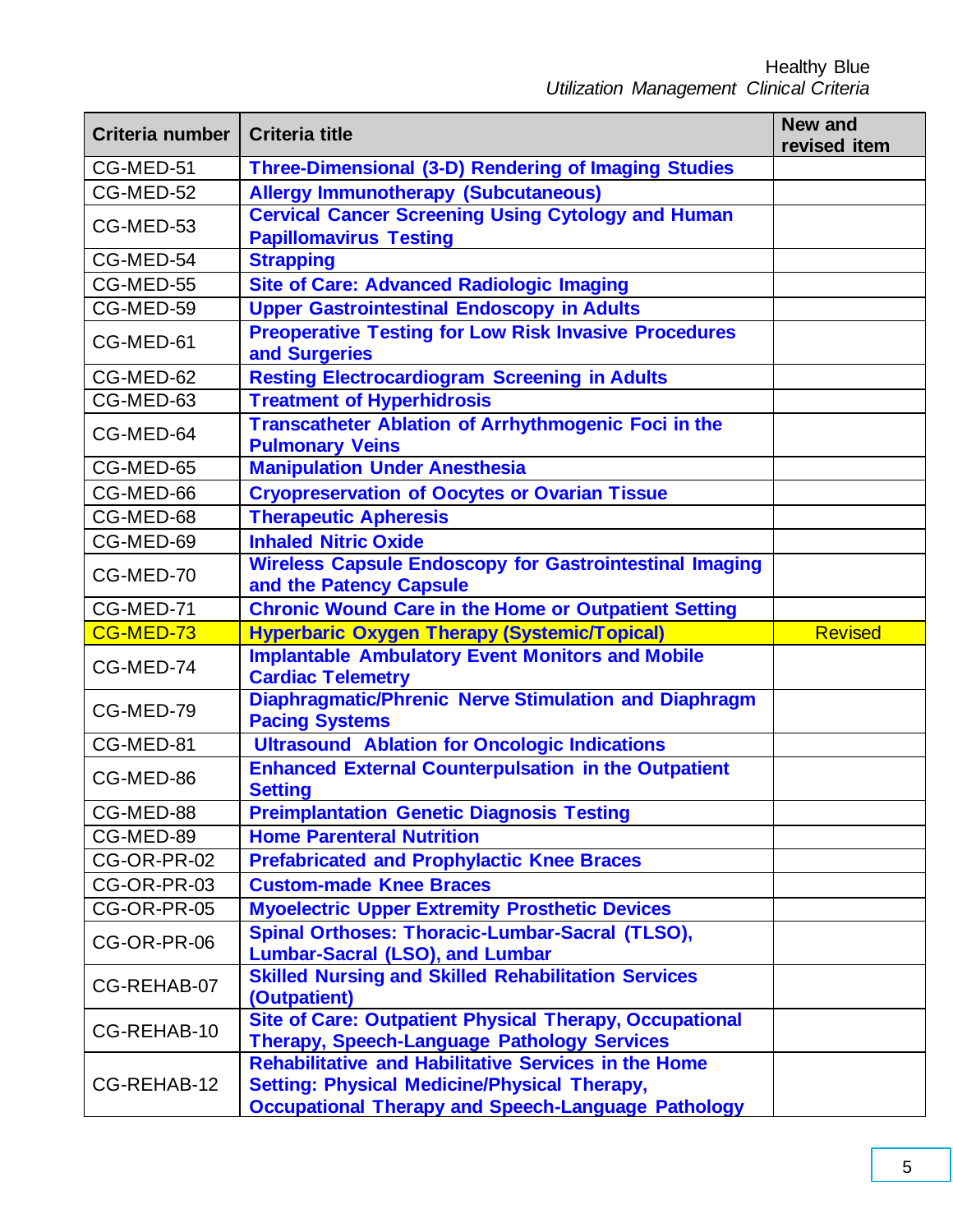| Criteria number | <b>Criteria title</b>                                                                                                                      | <b>New and</b><br>revised item |
|-----------------|--------------------------------------------------------------------------------------------------------------------------------------------|--------------------------------|
| CG-SURG-01      | <b>Colonoscopy</b>                                                                                                                         |                                |
| CG-SURG-03      | <b>Blepharoplasty, Blepharoptosis Repair, and Brow Lift</b>                                                                                |                                |
| CG-SURG-05      | <b>Maze Procedure</b>                                                                                                                      |                                |
| CG-SURG-07      | <b>Vertical Expandable Prosthetic Titanium Rib</b>                                                                                         |                                |
| CG-SURG-08      | <b>Sacral Nerve Stimulation as a Treatment of Neurogenic</b><br><b>Bladder Secondary to Spinal Cord Injury</b>                             |                                |
| CG-SURG-09      | <b>Temporomandibular Disorders</b>                                                                                                         |                                |
| CG-SURG-10      | <b>Ambulatory or Outpatient Surgery Center Procedures</b>                                                                                  |                                |
| CG-SURG-11      | <b>Surgical Treatment for Dupuytren's Contracture</b>                                                                                      |                                |
| $CG-SURG-12$    | <b>Penile Prosthesis Implantation</b>                                                                                                      |                                |
| CG-SURG-15      | <b>Endometrial Ablation</b>                                                                                                                |                                |
| CG-SURG-17      | <b>Trigger Point Injections</b>                                                                                                            |                                |
| CG-SURG-24      | <b>Functional Endoscopic Sinus Surgery (FESS)</b>                                                                                          |                                |
| CG-SURG-25      | <b>Injection Treatment for Morton's Neuroma</b>                                                                                            |                                |
| CG-SURG-28      | <b>Transcatheter Uterine Artery Embolization</b>                                                                                           |                                |
| CG-SURG-29      | <b>Lumbar Discography</b>                                                                                                                  |                                |
| CG-SURG-30      | <b>Tonsillectomy for Children with or without</b><br><b>Adenoidectomy</b>                                                                  |                                |
| CG-SURG-31      | <b>Treatment of Keloids and Scar Revision</b>                                                                                              |                                |
| CG-SURG-34      | <b>Diagnostic Infertility Surgery</b>                                                                                                      |                                |
| CG-SURG-36      | <b>Adenoidectomy</b>                                                                                                                       | <b>Revised</b>                 |
| CG-SURG-37      | <b>Destruction of Pre-Malignant Skin Lesions</b>                                                                                           |                                |
| CG-SURG-40      | <b>Cataract Removal Surgery for Adults</b>                                                                                                 |                                |
| CG-SURG-41      | <b>Surgical Strabismus Correction</b>                                                                                                      |                                |
| CG-SURG-46      | <b>Myringotomy and Tympanostomy Tube Insertion</b>                                                                                         |                                |
| CG-SURG-49      | <b>Endovascular Techniques (Percutaneous or Open</b><br><b>Exposure) for Arterial Revascularization of the Lower</b><br><b>Extremities</b> |                                |
| CG-SURG-50      | <b>Assistant Surgeons</b>                                                                                                                  |                                |
| CG-SURG-51      | <b>Outpatient Cystourethroscopy</b>                                                                                                        |                                |
| CG-SURG-52      | <b>Site of Care: Hospital-Based Ambulatory Surgical</b><br><b>Procedures and Endoscopic Services</b>                                       |                                |
| CG-SURG-55      | <b>Cardiac Electrophysiological Studies (EPS) and Catheter</b><br><b>Ablation</b>                                                          |                                |
| CG-SURG-56      | <b>Diagnostic Fiberoptic Flexible Laryngoscopy</b>                                                                                         |                                |
| CG-SURG-57      | <b>Diagnostic Nasal Endoscopy</b>                                                                                                          |                                |
| CG-SURG-58      | <b>Radioactive Seed Localization of Nonpalpable Breast</b><br><b>Lesions</b>                                                               |                                |
| CG-SURG-59      | <b>Vena Cava Filters</b>                                                                                                                   |                                |
| CG-SURG-61      | <b>Cryosurgical or Radiofrequency Ablation to Treat Solid</b><br><b>Tumors Outside the Liver</b>                                           |                                |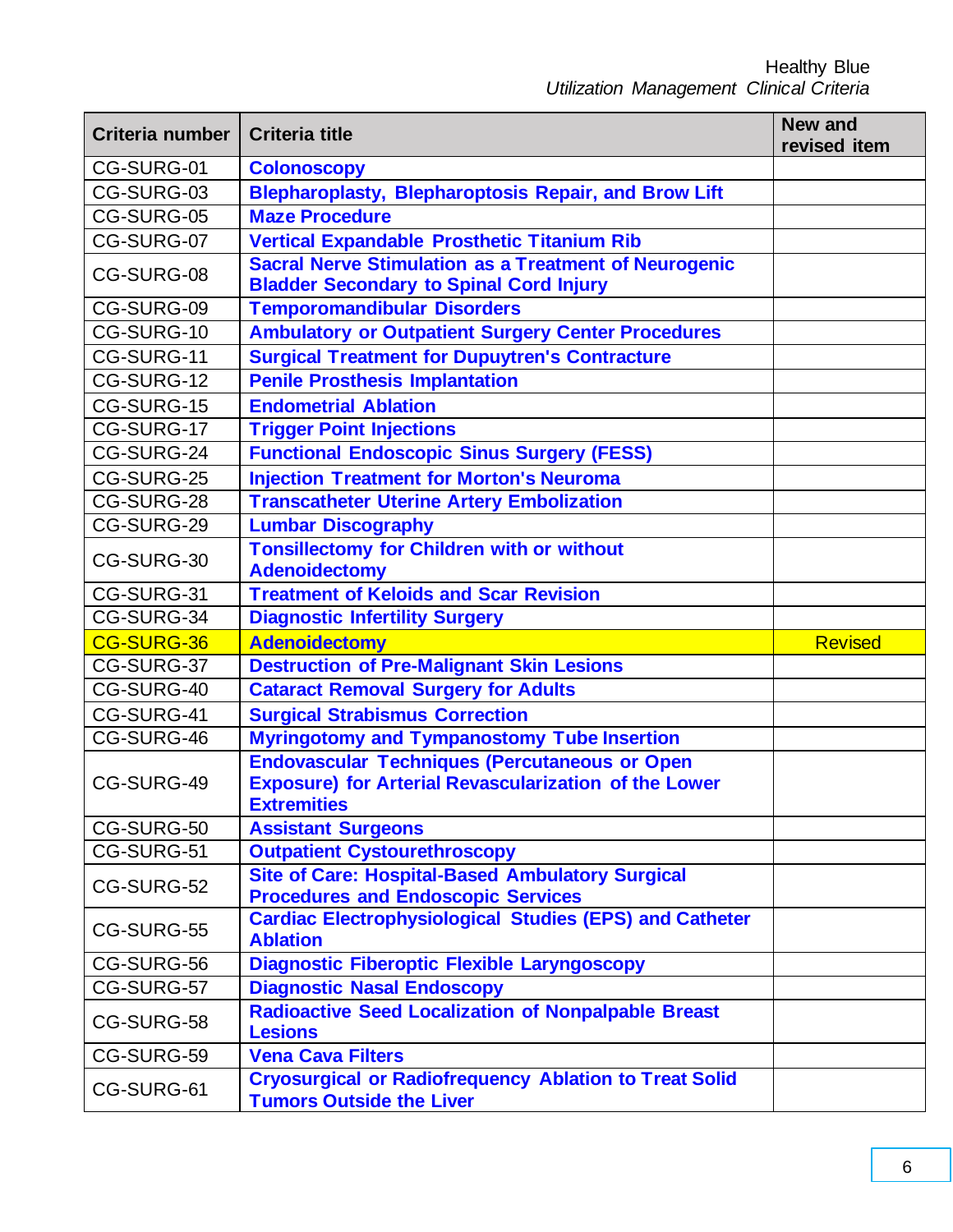| Criteria number | <b>Criteria title</b>                                                                                                                                     | <b>New and</b><br>revised item |
|-----------------|-----------------------------------------------------------------------------------------------------------------------------------------------------------|--------------------------------|
| CG-SURG-63      | <b>Cardiac Resynchronization Therapy with or without an</b><br><b>Implantable Cardioverter Defibrillator for the Treatment of</b><br><b>Heart Failure</b> |                                |
| CG-SURG-70      | <b>Gastric Electrical Stimulation</b>                                                                                                                     |                                |
| CG-SURG-71      | <b>Reduction Mammaplasty</b>                                                                                                                              |                                |
| CG-SURG-72      | <b>Endothelial Keratoplasty</b>                                                                                                                           |                                |
| CG-SURG-73      | <b>Balloon Sinus Ostial Dilation</b>                                                                                                                      |                                |
| CG-SURG-75      | <b>Transanal Endoscopic Microsurgical (TEM) Excision of</b><br><b>Rectal Lesions</b>                                                                      |                                |
| CG-SURG-76      | <b>Carotid, Vertebral and Intracranial Artery Stent Placement</b><br>with or without Angioplasty                                                          |                                |
| CG-SURG-77      | <b>Refractive Surgery</b>                                                                                                                                 |                                |
| CG-SURG-78      | <b>Locoregional and Surgical Techniques for Treating</b><br><b>Primary and Metastatic Liver Malignancies</b>                                              |                                |
| CG-SURG-79      | <b>Implantable Infusion Pumps</b>                                                                                                                         |                                |
| CG-SURG-81      | <b>Cochlear Implants and Auditory Brainstem Implants</b>                                                                                                  |                                |
| CG-SURG-82      | <b>Bone-Anchored and Bone Conduction Hearing Aids</b>                                                                                                     |                                |
| CG-SURG-83      | <b>Bariatric Surgery and Other Treatments for Clinically</b><br><b>Severe Obesity</b>                                                                     |                                |
| CG-SURG-84      | Mandibular/Maxillary (Orthognathic) Surgery                                                                                                               |                                |
| CG-SURG-85      | <b>Hip Resurfacing</b>                                                                                                                                    |                                |
| CG-SURG-86      | <b>Endovascular/Endoluminal Repair of Aortic Aneurysms,</b><br><b>Aortoiliac Disease, Aortic Dissection and Aortic</b><br><b>Transection</b>              | <b>Revised</b>                 |
| CG-SURG-87      | <b>Nasal Surgery for the Treatment of Obstructive Sleep</b><br><b>Apnea and Snoring</b>                                                                   |                                |
| CG-SURG-88      | <b>Mastectomy for Gynecomastia</b>                                                                                                                        |                                |
| CG-SURG-89      | <b>Radiofrequency Neurolysis and Pulsed Radiofrequency</b><br><b>Therapy for Trigeminal Neuralgia</b>                                                     |                                |
| CG-SURG-90      | <b>Mohs Micrographic Surgery</b>                                                                                                                          |                                |
| CG-SURG-91      | <b>Minimally Invasive Ablative Procedures for Epilepsy</b>                                                                                                |                                |
| CG-SURG-92      | Paraesophageal Hernia Repair                                                                                                                              |                                |
| CG-SURG-93      | <b>Angiographic Evaluation and Endovascular Intervention</b><br>for Dialysis Access Circuit Dysfunction                                                   |                                |
| CG-SURG-94      | <b>Keratoprosthesis</b>                                                                                                                                   |                                |
| CG-SURG-95      | <b>Sacral Nerve Stimulation and Percutaneous Tibial Nerve</b><br><b>Stimulation for Urinary and Fecal Incontinence; Urinary</b><br><b>Retention</b>       |                                |
| CG-SURG-96      | <b>Intraocular Telescope</b>                                                                                                                              |                                |
| CG-SURG-97      | <b>Cardioverter Defibrillators</b>                                                                                                                        |                                |
| CG-SURG-98      | <b>Prostate Biopsy using MRI Fusion Techniques</b>                                                                                                        |                                |
| CG-SURG-99      | <b>Panniculectomy and Abdominoplasty</b>                                                                                                                  |                                |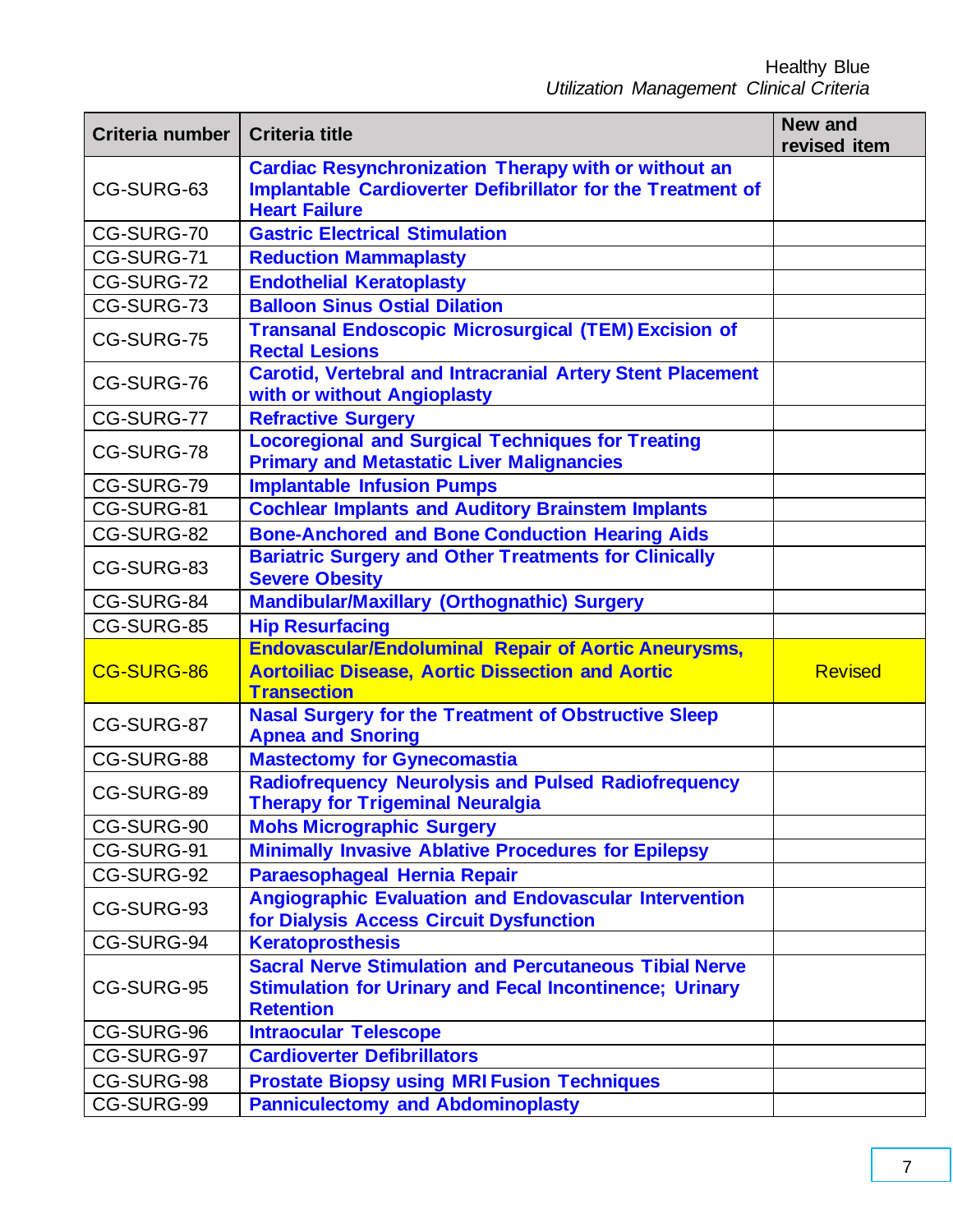| Criteria number     | <b>Criteria title</b>                                                                                                                                                     | <b>New and</b><br>revised item |
|---------------------|---------------------------------------------------------------------------------------------------------------------------------------------------------------------------|--------------------------------|
| CG-SURG-100         | <b>Laser Trabeculoplasty and Laser Peripheral Iridotomy</b>                                                                                                               |                                |
| CG-SURG-101         | <b>Ablative Techniques as a Treatment for Barrett's</b><br><b>Esophagus</b>                                                                                               |                                |
| CG-SURG-102         | <b>Alcohol Septal Ablation for Treatment of Hypertrophic</b><br><b>Cardiomyopathy</b>                                                                                     |                                |
| CG-SURG-104         | <b>Intraoperative Neurophysiological Monitoring</b>                                                                                                                       |                                |
| CG-SURG-105         | <b>Corneal Collagen Cross-Linking</b>                                                                                                                                     |                                |
| CG-SURG-106         | <b>Venous Angioplasty with or without Stent Placement or</b><br><b>Venous Stenting Alone</b>                                                                              |                                |
| CG-SURG-107         | <b>Surgical and Minimally Invasive Treatments for Benign</b><br><b>Prostatic Hyperplasia (BPH)</b>                                                                        |                                |
| CG-SURG-110         | <b>Lung Volume Reduction Surgery</b>                                                                                                                                      |                                |
| CG-SURG-111         | <b>Open Sacroiliac Joint Fusion</b>                                                                                                                                       |                                |
| CG-SURG-112         | <b>Carpel Tunnel Decompression Surgery</b>                                                                                                                                |                                |
| CG-SURG-113         | <b>Tonsillectomy with or without Adenoidectomy for Adults</b>                                                                                                             |                                |
| <b>CG-THER-RAD-</b> | <b>Intravascular Brachytherapy (Coronary and Non-</b>                                                                                                                     |                                |
| 07                  | <b>Coronary)</b>                                                                                                                                                          |                                |
| CG-TRANS-02         | <b>Kidney Transplantation</b>                                                                                                                                             |                                |
| CG-TRANS-03         | <b>Donor Lymphocyte Infusion for Hematologic</b><br>Malignancies after Allogeneic Hematopoietic Progenitor<br><b>Cell Transplantation</b>                                 |                                |
| ADMIN.00001         | <b>Medical Policy Formation</b>                                                                                                                                           |                                |
| ADMIN.00002         | <b>Preventive Health Guidelines</b>                                                                                                                                       |                                |
| ADMIN.00004         | <b>Medical Necessity Criteria</b>                                                                                                                                         |                                |
| ADMIN.00005         | <b>Investigational Criteria</b>                                                                                                                                           |                                |
| ADMIN.00006         | <b>Review of Services for Benefit Determinations in the</b><br>Absence of a Company Applicable Medical Policy or<br><b>Clinical Utilization Management (UM) Guideline</b> |                                |
| ADMIN.00007         | <b>Immunizations</b>                                                                                                                                                      |                                |
| ANC.00006           | <b>Biomagnetic Therapy</b>                                                                                                                                                |                                |
| ANC.00007           | <b>Cosmetic and Reconstructive Services: Skin Related</b>                                                                                                                 |                                |
| ANC.00008           | <b>Cosmetic and Reconstructive Services of the Head and</b><br><b>Neck</b>                                                                                                |                                |
| ANC.00009           | <b>Cosmetic and Reconstructive Services of the Trunk and</b><br><b>Groin</b>                                                                                              |                                |
| DME.00011           | <b>Electrical Stimulation as a Treatment for Pain and Other</b><br><b>Conditions: Surface and Percutaneous Devices</b>                                                    |                                |
| DME.00012           | <b>Intrapulmonary Percussive Ventilation Devices for Airway</b><br><b>Clearance</b>                                                                                       |                                |
| DME.00022           | <b>Functional Electrical Stimulation (FES); Threshold</b><br><b>Electrical Stimulation (TES)</b>                                                                          |                                |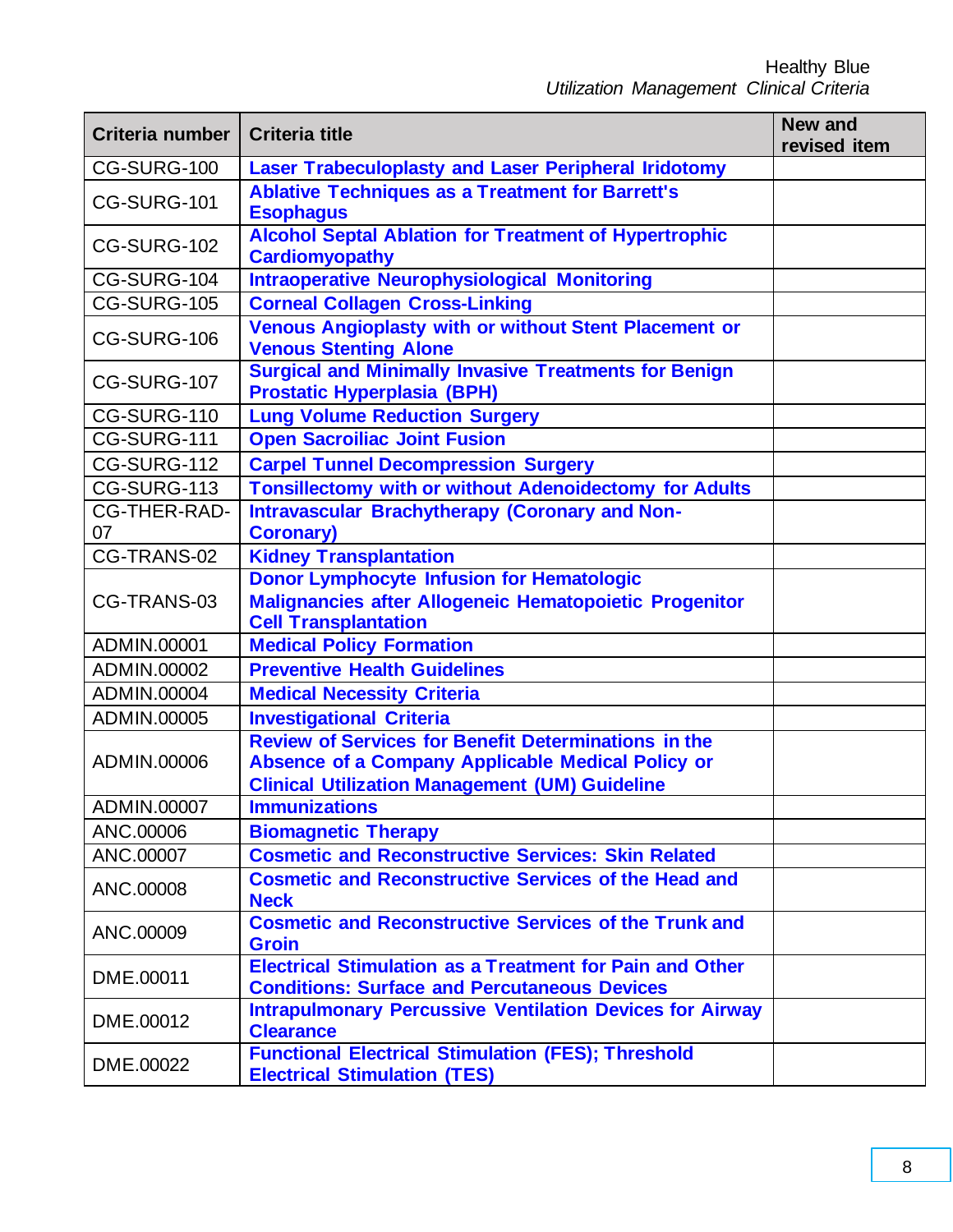| Criteria number   | <b>Criteria title</b>                                                                                      | <b>New and</b><br>revised item |
|-------------------|------------------------------------------------------------------------------------------------------------|--------------------------------|
| DME.00024         | <b>Transtympanic Micropressure for the Treatment of</b><br><b>Meniere's Disease</b>                        |                                |
| DME.00025         | <b>Self-Operated Spinal Unloading Devices</b>                                                              |                                |
| DME.00030         | <b>Altered Auditory Feedback Devices for the Treatment of</b><br><b>Stuttering</b>                         |                                |
| DME.00032         | <b>Automated External Defibrillators for Home Use</b>                                                      |                                |
| DME.00037         | <b>Cooling Devices and Combined Cooling/Heating Devices</b>                                                |                                |
| DME.00038         | <b>Static Progressive Stretch (SPS) and Patient-Actuated</b><br><b>Serial Stretch (PASS) Devices</b>       |                                |
| DME.00039         | <b>Prefabricated Oral Appliances for the Treatment of</b><br><b>Obstructive Sleep Apnea</b>                |                                |
| DME.00041         | <b>Low Intensity Therapeutic Ultrasound</b>                                                                |                                |
| DME.00042         | <b>Electronic Positional Devices for the Treatment of</b><br><b>Obstructive Sleep Apnea</b>                |                                |
| DME.00043         | <b>Neuromuscular Electrical Training for the Treatment of</b><br><b>Obstructive Sleep Apnea or Snoring</b> |                                |
| DME.00044         | <b>Wheelchair Mounted Robotic Arm</b>                                                                      |                                |
| GENE.00009        | <b>Gene Expression Profiling and Genomic Biomarker Tests</b><br>for Prostate Cancer                        |                                |
| GENE.00010        | Panel and other Multi-Gene Testing for Polymorphisms to<br><b>Determine Drug-Metabolizer Status</b>        |                                |
| GENE.00016        | <b>Gene Expression Profiling for Colorectal Cancer</b>                                                     |                                |
| GENE.00018        | <b>Gene Expression Profiling for Cancers of Unknown</b><br><b>Primary Site</b>                             |                                |
| GENE.00020        | <b>Gene Expression Profile Tests for Multiple Myeloma</b>                                                  |                                |
| GENE.00023        | <b>Gene Expression Profiling of Melanomas</b>                                                              |                                |
| GENE.00025        | <b>Proteogenomic Testing for the Evaluation of</b><br><b>Malignancies</b>                                  |                                |
| GENE.00033        | <b>Genetic Testing for Inherited Peripheral Neuropathies</b>                                               |                                |
| GENE.00034        | <b>SensiGene® Fetal RhD Genotyping Test</b>                                                                |                                |
| GENE.00037        | <b>Genetic Testing for Macular Degeneration</b>                                                            |                                |
| GENE.00038        | <b>Genetic Testing for Statin-Induced Myopathy</b>                                                         |                                |
| GENE.00039        | <b>Genetic Testing for Frontotemporal Dementia (FTD)</b>                                                   |                                |
| GENE.00041        | <b>Genetic Testing to Confirm the Identity of Laboratory</b><br><b>Specimens</b>                           |                                |
| GENE.00049        | <b>Circulating Tumor DNA Panel Testing (Liquid Biopsy)</b>                                                 |                                |
| GENE.00050        | <b>Gene Expression Profiling for Coronary Artery Disease</b>                                               |                                |
| GENE.00051        | <b>Bronchial Gene Expression Classification for the</b><br><b>Diagnostic Evaluation of Lung Cancer</b>     |                                |
| <b>GENE.00052</b> | <b>Whole Genome Sequencing, Whole Exome Sequencing,</b><br><b>Gene Panels, and Molecular Profiling</b>     | <b>Revised</b>                 |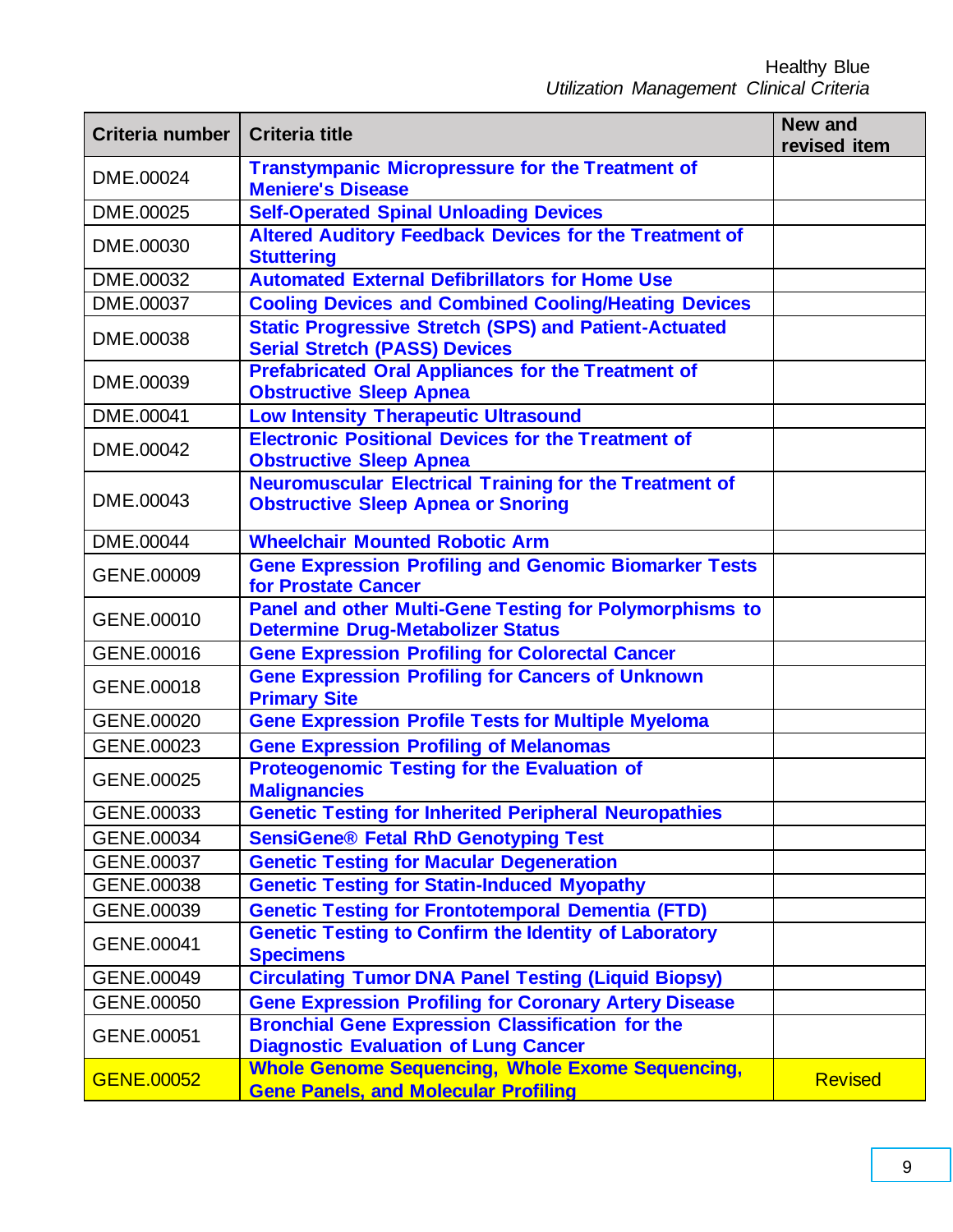| Criteria number | <b>Criteria title</b>                                                                                                                   | <b>New and</b><br>revised item |
|-----------------|-----------------------------------------------------------------------------------------------------------------------------------------|--------------------------------|
| GENE.00053      | <b>Metagenomic Sequencing for Infectious Disease in the</b><br><b>Outpatient Setting</b>                                                |                                |
| GENE.00054      | <b>Paired DNA and Messenger RNA (mRNA) Genetic Testing</b><br>to Detect, Diagnose and Manage Cancer                                     |                                |
| GENE.00055      | <b>Gene Expression Profiling for Risk Stratification of</b><br><b>Inflammatory Bowel Disease (IBD) Severity</b>                         |                                |
| GENE.00056      | <b>Gene Expression Profiling for Bladder Cancer</b>                                                                                     |                                |
| GENE.00057      | <b>Gene Expression Profiling for Idiopathic Pulmonary</b><br><b>Fibrosis</b>                                                            |                                |
| GENE.00058      | <b>TruGraf Blood Gene Expression Test for Transplant</b><br><b>Monitoring</b>                                                           |                                |
| LAB.00003       | In Vitro Chemosensitivity Assays and In Vitro<br><b>Chemoresistance Assays</b>                                                          |                                |
| LAB.00011       | <b>Analysis of Proteomic Patterns</b>                                                                                                   |                                |
| LAB.00015       | <b>Detection of Circulating Tumor Cells</b>                                                                                             |                                |
| LAB.00016       | <b>Fecal Analysis in the Diagnosis of Intestinal Disorders</b>                                                                          |                                |
| LAB.00019       | <b>Proprietary Algorithms for Liver Fibrosis in the</b><br><b>Evaluation and Monitoring of Chronic Liver Disease</b>                    |                                |
| LAB.00024       | <b>Immune Cell Function Assay</b>                                                                                                       |                                |
| LAB.00025       | <b>Topographic Genotyping</b>                                                                                                           |                                |
| LAB.00026       | <b>Systems Pathology Testing for Prostate Cancer</b>                                                                                    |                                |
| LAB.00027       | <b>Selected Blood, Serum and Cellular Allergy and Toxicity</b><br><b>Tests</b>                                                          |                                |
| LAB.00028       | <b>Serum Biomarker Tests for Multiple Sclerosis</b>                                                                                     |                                |
| LAB.00029       | <b>Rupture of Membranes Testing in Pregnancy</b>                                                                                        |                                |
| LAB.00030       | <b>Measurement of Serum Concentrations of Monoclonal</b><br><b>Antibody Drugs and Antibodies to Monoclonal Antibody</b><br><b>Drugs</b> |                                |
| LAB.00031       | <b>Advanced Lipoprotein Testing</b>                                                                                                     |                                |
| LAB.00033       | <b>Protein Biomarkers for the Screening, Detection and</b><br><b>Management of Prostate Cancer</b>                                      |                                |
| LAB.00034       | <b>Serological Antibody Testing For Helicobacter Pylori</b>                                                                             |                                |
| LAB.00035       | <b>Multi-biomarker Disease Activity Blood Tests for</b><br><b>Rheumatoid Arthritis</b>                                                  |                                |
| LAB.00036       | <b>Multiplex Autoantigen Microarray Testing for Systemic</b><br><b>Lupus Erythematosus</b>                                              |                                |
| LAB.00037       | <b>Serologic Testing for Biomarkers of Irritable Bowel</b><br><b>Syndrome (IBS)</b>                                                     |                                |
| LAB.00038       | <b>Cell-free DNA Testing to Aid in the Monitoring of Kidney</b><br><b>Transplants for Rejection</b>                                     |                                |
| LAB.00039       | <b>Pooled Antibiotic Sensitivity Testing</b>                                                                                            |                                |
| LAB.00040       | <b>Serum Biomarker Tests for Risk of Preeclampsia</b>                                                                                   |                                |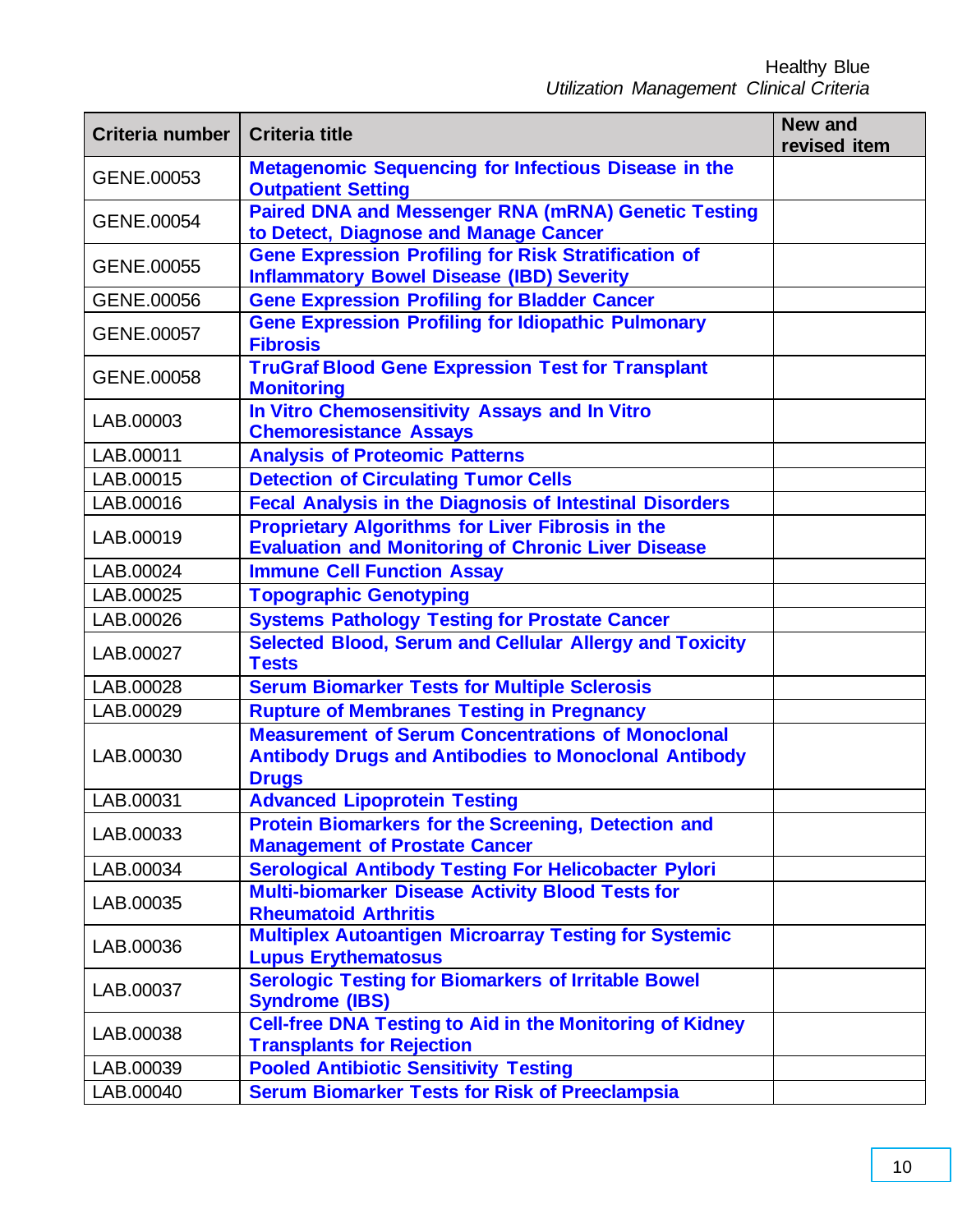| Criteria number | <b>Criteria title</b>                                                                                                                                      | <b>New and</b><br>revised item |
|-----------------|------------------------------------------------------------------------------------------------------------------------------------------------------------|--------------------------------|
| LAB.00042       | <b>Molecular Signature Test for Predicting Response to</b><br><b>Tumor Necrosis Factor Inhibitor Therapy</b>                                               |                                |
| LAB.00043       | <b>Immune Biomarker Tests for Cancer</b>                                                                                                                   | <b>NEW</b>                     |
| LAB.00044       | <b>Saliva-based Testing to Determine Drug-Metabolizer</b><br><b>Status</b>                                                                                 | <b>NEW</b>                     |
| LAB.00045       | Selected Tests for the Evaluation and Management of<br><b>Infertility</b>                                                                                  | <b>NEW</b>                     |
| LAB.00046       | <b>Testing for Biochemical Markers for Alzheimer's Disease</b>                                                                                             | <b>NEW</b>                     |
| MED.00002       | <b>Selected Sleep Testing Services</b>                                                                                                                     |                                |
| MED.00004       | <b>Technologies for the Evaluation of Skin Lesions</b><br>(including Dermatoscopy, Epiluminescence Microscopy,<br><b>Videomicroscopy, Ultrasonography)</b> |                                |
| MED.00011       | <b>Sensory Stimulation for Brain-Injured Individuals in Coma</b><br>or Vegetative State                                                                    |                                |
| MED.00013       | <b>Parenteral Antibiotics for the Treatment of Lyme Disease</b>                                                                                            |                                |
| MED.00024       | <b>Adoptive Immunotherapy and Cellular Therapy</b>                                                                                                         |                                |
| MED.00053       | Non-Invasive Measurement of Left Ventricular End<br><b>Diastolic Pressure in the Outpatient Setting</b>                                                    |                                |
| MED.00055       | <b>Wearable Cardioverter Defibrillators</b>                                                                                                                |                                |
| MED.00057       | <b>MRI Guided High Intensity Focused Ultrasound Ablation</b><br>for Non-Oncologic Indications                                                              |                                |
| MED.00059       | <b>Idiopathic Environmental Illness (IEI)</b>                                                                                                              |                                |
| MED.00065       | <b>Hepatic Activation Therapy</b>                                                                                                                          |                                |
| MED.00082       | <b>Quantitative Sensory Testing</b>                                                                                                                        |                                |
| MED.00087       | <b>Optical Detection for Screening and Identification of</b><br><b>Cervical Cancer</b>                                                                     |                                |
| MED.00089       | <b>Quantitative Muscle Testing Devices</b>                                                                                                                 |                                |
| MED.00090       | <b>Wireless Capsule for the Evaluation of Suspected Gastric</b><br>and Intestinal Motility Disorders                                                       |                                |
| MED.00091       | Rhinophototherapy                                                                                                                                          |                                |
| MED.00092       | <b>Automated Nerve Conduction Testing</b>                                                                                                                  |                                |
| MED.00096       | <b>Low-Frequency Ultrasound Therapy for Wound</b><br><b>Management</b>                                                                                     |                                |
| MED.00097       | <b>Neural Therapy</b>                                                                                                                                      |                                |
| MED.00098       | <b>Hyperoxemic Reperfusion Therapy</b>                                                                                                                     |                                |
| MED.00099       | <b>Navigational Bronchoscopy</b>                                                                                                                           |                                |
| MED.00101       | <b>Physiologic Recording of Tremor using Accelerometer(s)</b><br>and Gyroscope(s)                                                                          |                                |
| MED.00102       | <b>Ultrafiltration in Decompensated Heart Failure</b>                                                                                                      |                                |
| MED.00103       | <b>Automated Evacuation of Meibomian Gland</b>                                                                                                             |                                |
| MED.00104       | <b>Non-invasive Measurement of Advanced Glycation</b><br><b>Endproducts (AGEs) in the Skin</b>                                                             |                                |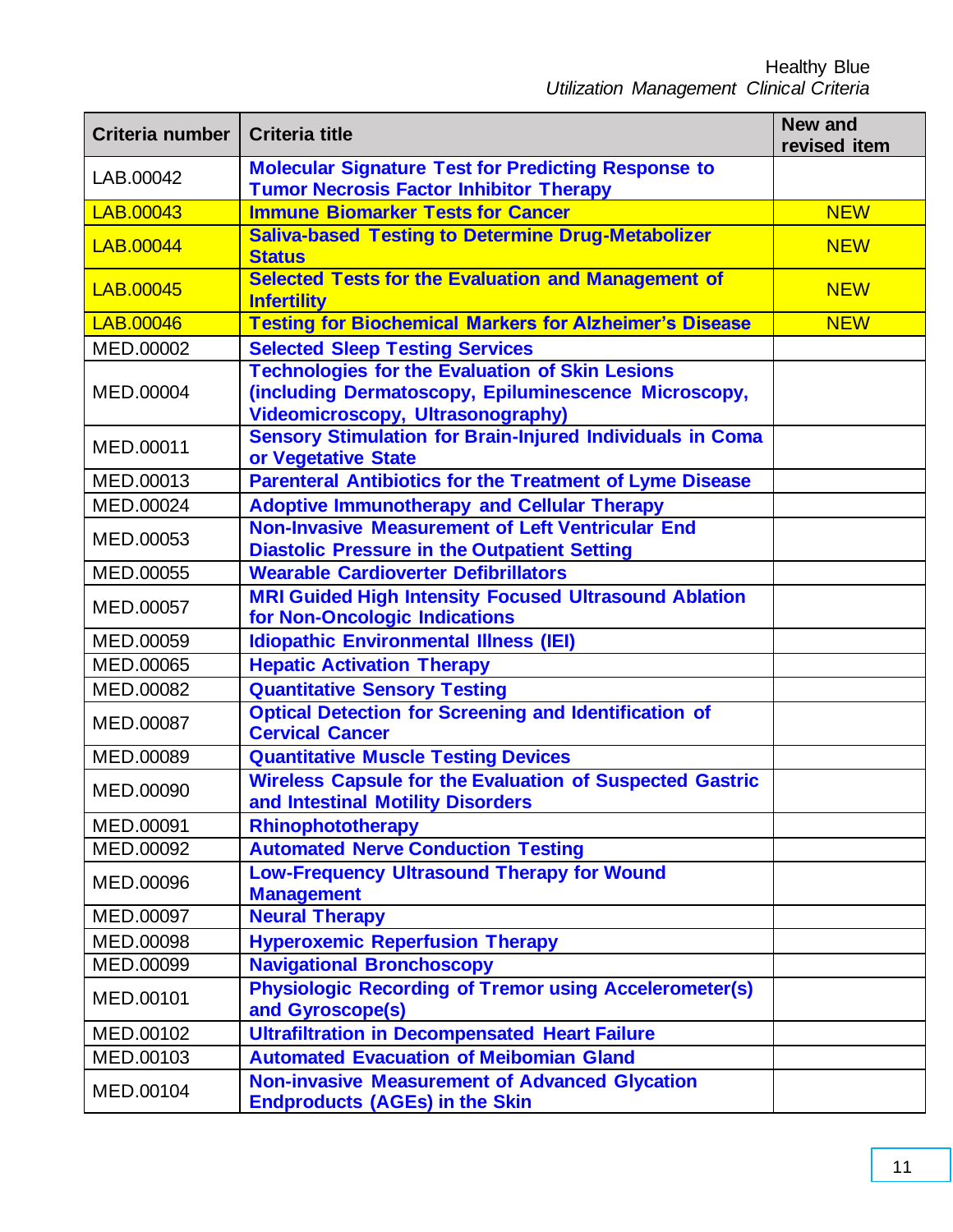| Criteria number | <b>Criteria title</b>                                                                                           | <b>New and</b><br>revised item |
|-----------------|-----------------------------------------------------------------------------------------------------------------|--------------------------------|
| MED.00105       | <b>Bioimpedance Spectroscopy Devices for the Detection</b><br>and Management of Lymphedema                      |                                |
| MED.00110       | <b>Silver-based Products for Wound and Soft Tissue</b><br><b>Applications</b>                                   |                                |
| MED.00111       | <b>Intracardiac Ischemia Monitoring</b>                                                                         |                                |
| MED.00112       | <b>Autonomic Testing</b>                                                                                        |                                |
| MED.00115       | <b>Outpatient Cardiac Hemodynamic Monitoring Using a</b><br><b>Wireless Sensor for Heart Failure Management</b> |                                |
| MED.00116       | <b>Near-Infrared Spectroscopy Scanning for Brain</b><br><b>Hematoma Screening</b>                               |                                |
| MED.00118       | <b>Continuous Monitoring of Intraocular Pressure</b>                                                            |                                |
| MED.00120       | <b>Gene Therapy for Ocular Conditions</b>                                                                       |                                |
| MED.00121       | <b>Implantable Interstitial Glucose Sensors</b>                                                                 |                                |
| MED.00122       | <b>Wilderness Programs</b>                                                                                      |                                |
| MED.00125       | <b>Biofeedback and Neurofeedback</b>                                                                            |                                |
| MED.00127       | <b>Chelation Therapy</b>                                                                                        |                                |
| MED.00128       | <b>Insulin Potentiation Therapy</b>                                                                             |                                |
| MED.00129       | <b>Gene Therapy for Spinal Muscular Atrophy</b>                                                                 |                                |
| MED.00130       | <b>Surface Electromyography Devices for Seizure</b><br><b>Monitoring</b>                                        |                                |
| MED.00131       | <b>Electronic Home Visual Field Monitoring</b>                                                                  |                                |
| MED.00132       | <b>Adipose-derived Regenerative Cell Therapy and Soft</b><br><b>Tissue Augmentation Procedures</b>              |                                |
| MED.00133       | <b>Ingestion Event Monitors</b>                                                                                 |                                |
| MED.00134       | <b>Noninvasive Heart Failure and Arrhythmia Monitoring</b><br><b>System</b>                                     |                                |
| MED.00138       | <b>Wearable Devices for Stress Relief and Management</b>                                                        |                                |
| OR-PR.00003     | <b>Microprocessor Controlled Lower Limb Prosthesis</b>                                                          |                                |
| OR-PR.00005     | <b>Upper Extremity Myoelectric Orthoses</b>                                                                     |                                |
| OR-PR.00006     | <b>Powered Robotic Lower Body Exoskeleton Devices</b>                                                           |                                |
| OR-PR.00007     | <b>Microprocessor Controlled Knee-Ankle-Foot Orthosis</b>                                                       |                                |
| RAD.00034       | <b>Dynamic Spinal Visualization (Including Digital Motion X-</b><br>ray and Cineradiography/ Videofluoroscopy)  |                                |
| RAD.00036       | <b>MRI of the Breast</b>                                                                                        |                                |
| RAD.00038       | Use of 3-D, 4-D or 5-D Ultrasound in Maternity Care                                                             |                                |
| RAD.00053       | <b>Cervical and Thoracic Discography</b>                                                                        |                                |
| RAD.00057       | <b>Near-Infrared Coronary Imaging and Near-Infrared</b><br><b>Intravascular Ultrasound Coronary Imaging</b>     |                                |
| RAD.00059       | <b>Catheter-based Embolization Procedures for Malignant</b><br><b>Lesions Outside the Liver</b>                 |                                |
| RAD.00061       | <b>PET/MRI</b>                                                                                                  |                                |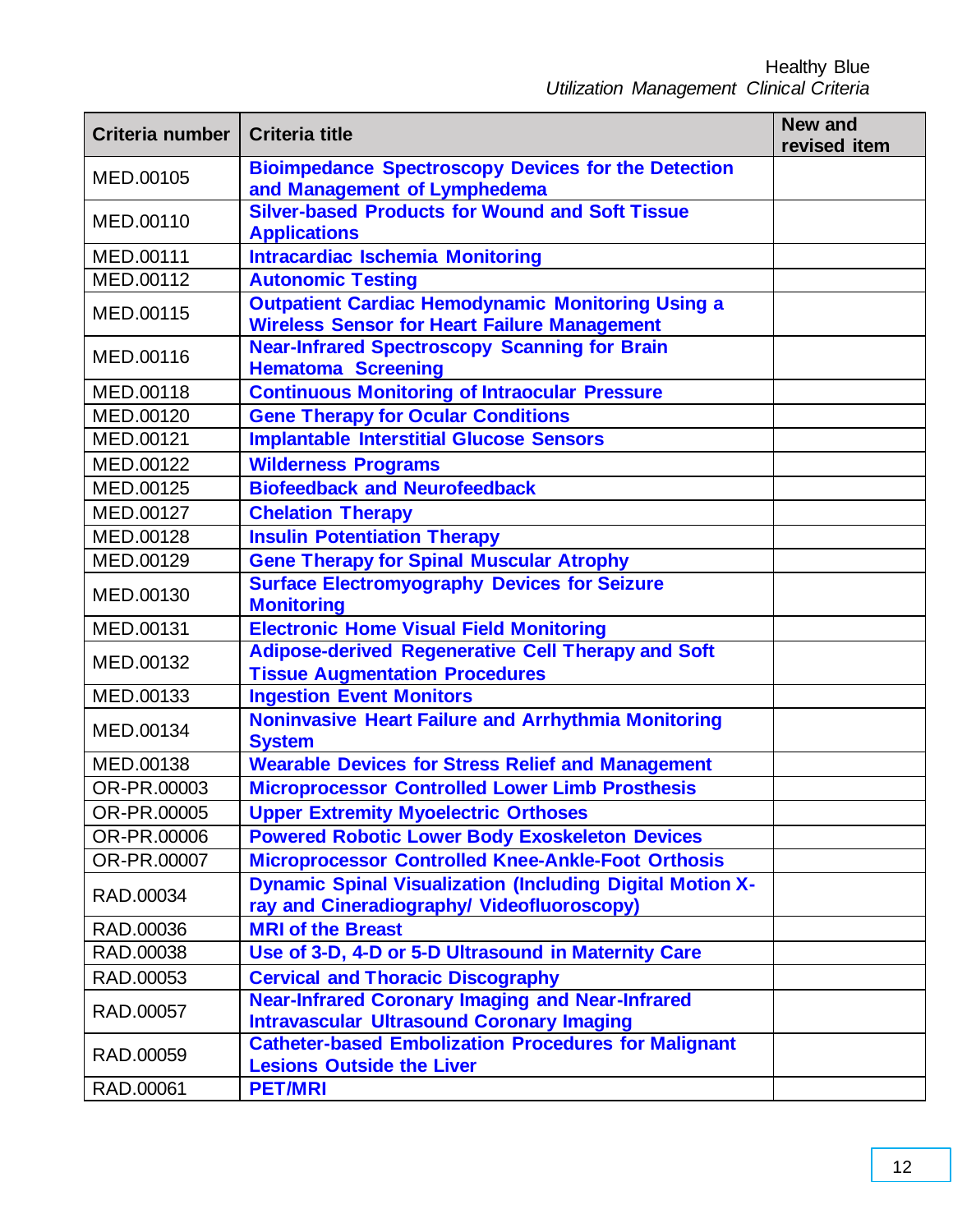| Criteria number   | <b>Criteria title</b>                                                                                                                    | <b>New and</b><br>revised item |
|-------------------|------------------------------------------------------------------------------------------------------------------------------------------|--------------------------------|
| RAD.00064         | Myocardial Sympathetic Innervation Imaging with or<br>without Single-Photon Emission Computed Tomography<br>(SPECT)                      |                                |
| RAD.00065         | <b>Radiostereometric Analysis (RSA)</b>                                                                                                  |                                |
| <b>RAD.00067</b>  | <b>Quantitative Ultrasound for Tissue Characterization</b>                                                                               | <b>NEW</b>                     |
| <b>SURG.00005</b> | <b>Partial Left Ventriculectomy</b>                                                                                                      |                                |
| <b>SURG.00007</b> | <b>Vagus Nerve Stimulation</b>                                                                                                           |                                |
| <b>SURG.00008</b> | <b>Mechanized Spinal Distraction Therapy</b>                                                                                             |                                |
| <b>SURG.00010</b> | <b>Treatments for Urinary Incontinence</b>                                                                                               |                                |
| <b>SURG.00011</b> | Allogeneic, Xenographic, Synthetic, Bioengineered, and<br><b>Composite Products for Wound Healing and Soft Tissue</b><br><b>Grafting</b> | <b>Revised</b>                 |
| <b>SURG.00019</b> | <b>Transmyocardial Revascularization</b>                                                                                                 |                                |
| <b>SURG.00023</b> | <b>Breast Procedures; including Reconstructive Surgery,</b><br><b>Implants and Other Breast Procedures</b>                               |                                |
| <b>SURG.00026</b> | Deep Brain, Cortical, and Cerebellar Stimulation                                                                                         |                                |
| <b>SURG.00032</b> | <b>Patent Foramen Ovale and Left Atrial Appendage Closure</b><br><b>Devices for Stroke Prevention</b>                                    |                                |
| <b>SURG.00036</b> | <b>Fetal Surgery for Prenatally Diagnosed Malformations</b>                                                                              | <b>Revised</b>                 |
| <b>SURG.00037</b> | <b>Treatment of Varicose Veins (Lower Extremities)</b>                                                                                   |                                |
| <b>SURG.00043</b> | <b>Electrothermal Shrinkage of Joint Capsules, Ligaments,</b><br>and Tendons                                                             |                                |
| <b>SURG.00044</b> | <b>Breast Ductal Examination and Fluid Cytology Analysis</b>                                                                             |                                |
| <b>SURG.00045</b> | <b>Extracorporeal Shock Wave Therapy</b>                                                                                                 |                                |
| <b>SURG.00047</b> | <b>Transendoscopic Therapy for Gastroesophageal Reflux</b><br><b>Disease, Dysphagia and Gastroparesis</b>                                |                                |
| <b>SURG.00052</b> | <b>Percutaneous Vertebral Disc and Vertebral Endplate</b><br><b>Procedures</b>                                                           |                                |
| <b>SURG.00053</b> | <b>Unicondylar Interpositional Spacer</b>                                                                                                |                                |
| <b>SURG.00056</b> | <b>Transanal Radiofrequency Treatment of Fecal</b><br><b>Incontinence</b>                                                                |                                |
| <b>SURG.00061</b> | <b>Presbyopia and Astigmatism-Correcting Intraocular</b><br><b>Lenses</b>                                                                |                                |
| <b>SURG.00062</b> | <b>Vein Embolization as a Treatment for Pelvic Congestion</b><br><b>Syndrome and Varicocele</b>                                          |                                |
| <b>SURG.00070</b> | <b>Photocoagulation of Macular Drusen</b>                                                                                                |                                |
| <b>SURG.00071</b> | <b>Percutaneous and Endoscopic Spinal Surgery</b>                                                                                        |                                |
| <b>SURG.00072</b> | <b>Lysis of Epidural Adhesions</b>                                                                                                       |                                |
| <b>SURG.00073</b> | <b>Epiduroscopy</b>                                                                                                                      |                                |
| <b>SURG.00075</b> | <b>Intervertebral Stabilization Devices</b>                                                                                              |                                |
| <b>SURG.00076</b> | <b>Nerve Graft after Prostatectomy</b>                                                                                                   |                                |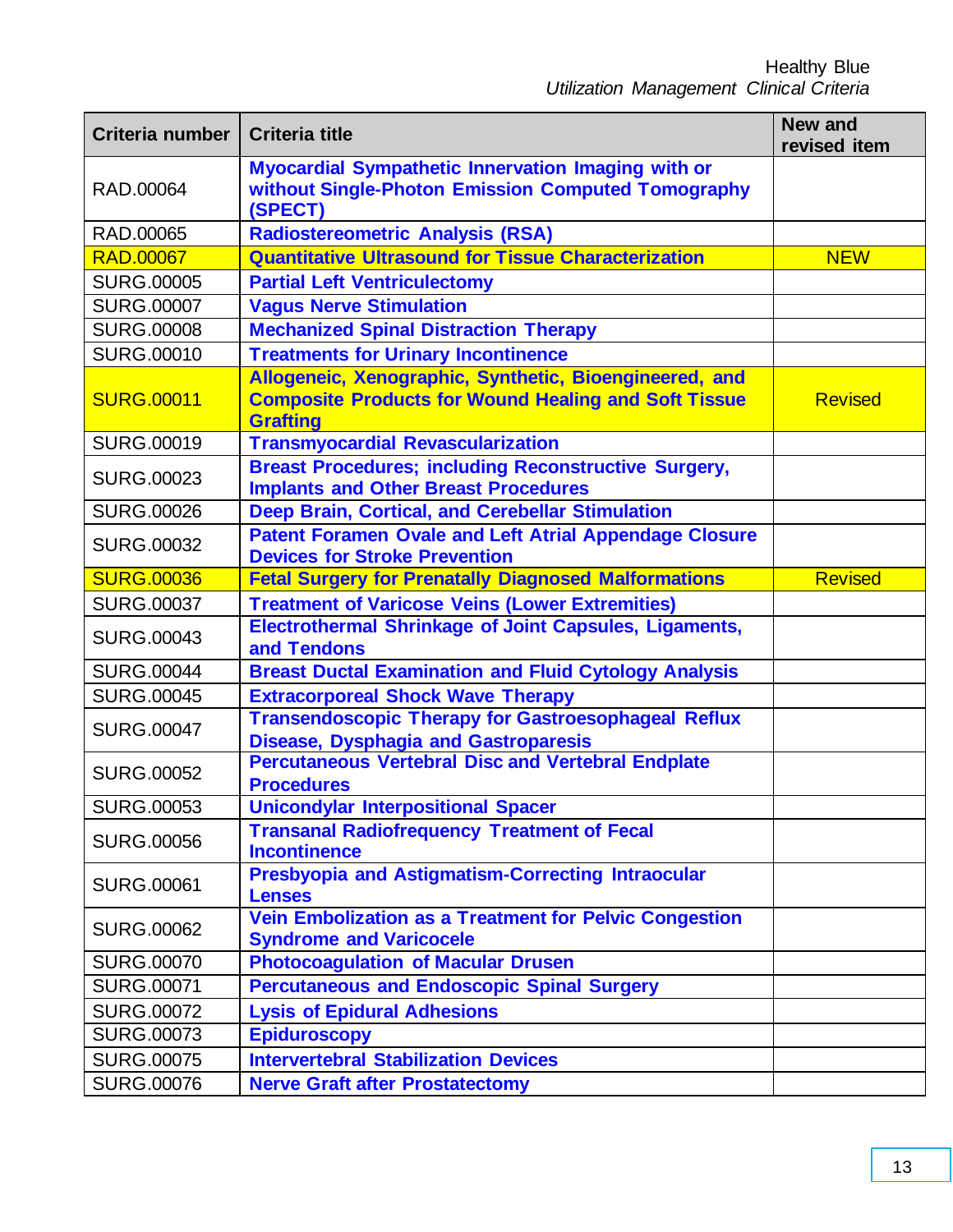| Criteria number   | <b>Criteria title</b>                                                                                                                | <b>New and</b><br>revised item |
|-------------------|--------------------------------------------------------------------------------------------------------------------------------------|--------------------------------|
| <b>SURG.00077</b> | Uterine Fibroid Ablation: Laparoscopic, Percutaneous or<br><b>Transcervical Image Guided Techniques</b>                              |                                |
| <b>SURG.00079</b> | <b>Nasal Valve Suspension</b>                                                                                                        |                                |
| <b>SURG.00082</b> | <b>Computer-Assisted Musculoskeletal Surgical</b><br><b>Navigational Orthopedic Procedures of the Appendicular</b><br><b>System</b>  |                                |
| <b>SURG.00084</b> | <b>Implantable Middle Ear Hearing Aids</b>                                                                                           |                                |
| <b>SURG.00088</b> | <b>Coblation® Therapies for Musculoskeletal Conditions</b>                                                                           |                                |
| <b>SURG.00089</b> | <b>Self-Expanding Absorptive Sinus Ostial Dilation</b>                                                                               |                                |
| <b>SURG.00092</b> | <b>Implanted Devices for Spinal Stenosis</b>                                                                                         |                                |
| <b>SURG.00095</b> | <b>Viscocanalostomy and Canaloplasty</b>                                                                                             |                                |
| <b>SURG.00096</b> | <b>Surgical and Ablative Treatments for Chronic Headaches</b>                                                                        | <b>Revised</b>                 |
| <b>SURG.00097</b> | <b>Scoliosis Surgery</b>                                                                                                             |                                |
| <b>SURG.00098</b> | <b>Mechanical Embolectomy for Treatment of Acute Stroke</b>                                                                          |                                |
| <b>SURG.00099</b> | <b>Convection Enhanced Delivery of Therapeutic Agents to</b><br>the Brain                                                            |                                |
| <b>SURG.00100</b> | <b>Cryoablation for Plantar Fasciitis and Plantar Fibroma</b>                                                                        |                                |
| <b>SURG.00101</b> | Suprachoroidal Injection of a Pharmacologic Agent                                                                                    |                                |
| <b>SURG.00102</b> | <b>Artificial Anal Sphincter for the Treatment of Severe Fecal</b><br><b>Incontinence</b>                                            |                                |
| <b>SURG.00103</b> | <b>Intraocular Anterior Segment Aqueous Drainage Devices</b><br>(without extraocular reservoir)                                      |                                |
| <b>SURG.00104</b> | <b>Extraosseous Subtalar Joint Implantation and Subtalar</b><br><b>Arthroereisis</b>                                                 |                                |
| <b>SURG.00105</b> | <b>Bicompartmental Knee Arthroplasty</b>                                                                                             |                                |
| <b>SURG.00107</b> | <b>Prostate Saturation Biopsy</b>                                                                                                    |                                |
| <b>SURG.00111</b> | <b>Axial Lumbar Interbody Fusion</b>                                                                                                 |                                |
| <b>SURG.00112</b> | <b>Implantation of Occipital, Supraorbital or Trigeminal</b><br><b>Nerve Stimulation Devices (and Related Procedures)</b>            |                                |
| <b>SURG.00113</b> | <b>Artificial Retinal Devices</b>                                                                                                    |                                |
| <b>SURG.00114</b> | <b>Facet Joint Allograft Implants for Facet Disease</b>                                                                              |                                |
| <b>SURG.00116</b> | <b>High Resolution Anoscopy Screening for Anal</b><br><b>Intraepithelial Neoplasia (AIN) and Squamous Cell Cancer</b><br>of the Anus |                                |
| <b>SURG.00118</b> | <b>Bronchial Thermoplasty</b>                                                                                                        |                                |
| <b>SURG.00119</b> | <b>Endobronchial Valve Devices</b>                                                                                                   |                                |
| <b>SURG.00120</b> | <b>Internal Rib Fixation Systems</b>                                                                                                 |                                |
| <b>SURG.00121</b> | <b>Transcatheter Heart Valve Procedures</b>                                                                                          |                                |
| <b>SURG.00123</b> | <b>Transmyocardial/Perventricular Device Closure of</b><br><b>Ventricular Septal Defects</b>                                         |                                |
| <b>SURG.00124</b> | <b>Carotid Sinus Baroreceptor Stimulation Devices</b>                                                                                |                                |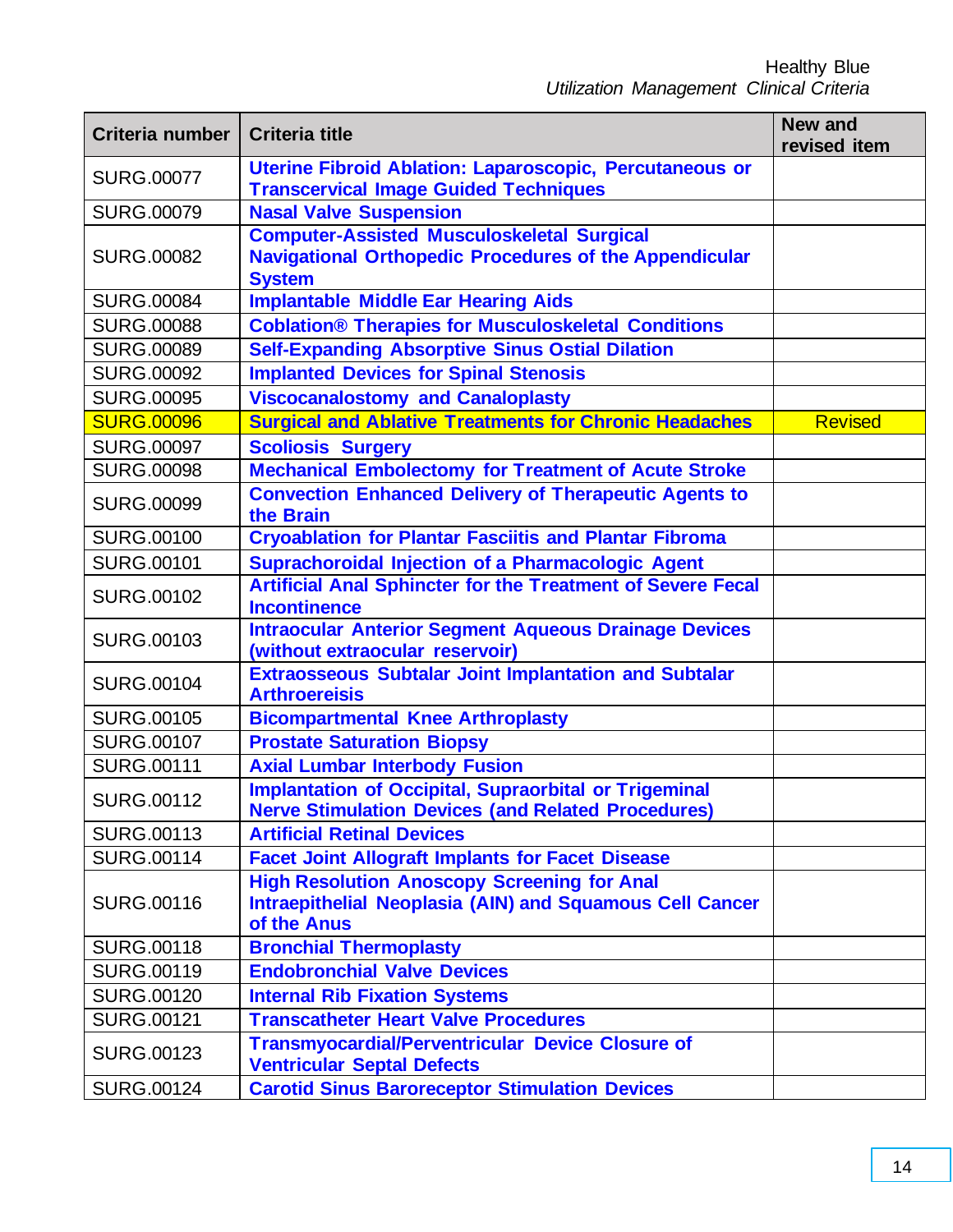| Criteria number   | <b>Criteria title</b>                                                                                                                                                      | <b>New and</b><br>revised item |
|-------------------|----------------------------------------------------------------------------------------------------------------------------------------------------------------------------|--------------------------------|
| <b>SURG.00125</b> | Radiofrequency and Pulsed Radiofrequency Treatment of<br><b>Trigger Point Pain</b>                                                                                         |                                |
| <b>SURG.00126</b> | <b>Irreversible Electroporation</b>                                                                                                                                        |                                |
| <b>SURG.00128</b> | <b>Implantable Left Atrial Hemodynamic Monitor</b>                                                                                                                         |                                |
| <b>SURG.00129</b> | <b>Oral, Pharyngeal and Maxillofacial Surgical Treatment for</b><br><b>Obstructive Sleep Apnea or Snoring</b>                                                              |                                |
| <b>SURG.00130</b> | <b>Annulus Closure After Discectomy</b>                                                                                                                                    |                                |
| <b>SURG.00131</b> | <b>Lower Esophageal Sphincter Augmentation Devices for</b><br>the Treatment of Gastroesophageal Reflux Disease<br>(GERD)                                                   |                                |
| <b>SURG.00132</b> | <b>Drug-Eluting Devices for Maintaining Sinus Ostial</b><br><b>Patency</b>                                                                                                 |                                |
| <b>SURG.00134</b> | <b>Interspinous Process Fixation Devices</b>                                                                                                                               |                                |
| <b>SURG.00135</b> | <b>Radiofrequency Ablation of the Renal Sympathetic</b><br><b>Nerves</b>                                                                                                   |                                |
| <b>SURG.00137</b> | <b>Focused Microwave Thermotherapy for Breast Cancer</b>                                                                                                                   |                                |
| <b>SURG.00138</b> | <b>Laser Treatment of Onychomycosis</b>                                                                                                                                    |                                |
| <b>SURG.00139</b> | <b>Intraoperative Assessment of Surgical Margins During</b><br><b>Breast-Conserving Surgery with Radiofrequency</b><br><b>Spectroscopy or Optical Coherence Tomography</b> |                                |
| <b>SURG.00140</b> | <b>Peripheral Nerve Blocks for Treatment of Neuropathic</b><br><b>Pain</b>                                                                                                 |                                |
| <b>SURG.00141</b> | <b>Doppler-Guided Transanal Hemorrhoidal Dearterialization</b>                                                                                                             |                                |
| <b>SURG.00142</b> | <b>Genicular Nerve Blocks and Ablation for Chronic Knee</b><br><b>Pain</b>                                                                                                 |                                |
| <b>SURG.00143</b> | <b>Perirectal Spacers for Use During Prostate Radiotherapy</b>                                                                                                             |                                |
| <b>SURG.00144</b> | <b>Occipital Nerve Block Therapy for the Treatment of</b><br><b>Headache and Occipital Neuralgia</b>                                                                       |                                |
| <b>SURG.00146</b> | <b>Extracorporeal Carbon Dioxide Removal</b>                                                                                                                               |                                |
| <b>SURG.00147</b> | <b>Synthetic Cartilage Implant for Metatarsophalangeal Joint</b><br><b>Disorders</b>                                                                                       |                                |
| <b>SURG.00148</b> | <b>Spectral Analysis of Prostate Tissue by Fluorescence</b><br><b>Spectroscopy</b>                                                                                         |                                |
| <b>SURG.00149</b> | <b>Percutaneous Ultrasonic Ablation of Soft Tissue</b>                                                                                                                     |                                |
| <b>SURG.00150</b> | <b>Leadless Pacemaker</b>                                                                                                                                                  |                                |
| <b>SURG.00151</b> | <b>Balloon Dilation of Eustachian Tubes</b>                                                                                                                                |                                |
| <b>SURG.00152</b> | <b>Wireless Cardiac Resynchronization Therapy for Left</b><br><b>Ventricular Pacing</b>                                                                                    |                                |
| <b>SURG.00153</b> | <b>Cardiac Contractility Modulation Therapy</b>                                                                                                                            |                                |
| <b>SURG.00154</b> | <b>Microsurgical Procedures for the Treatment of</b><br><b>Lymphedema</b>                                                                                                  | <b>Revised</b>                 |
| <b>SURG.00155</b> | <b>Cryoneurolysis for Treatment of Peripheral Nerve Pain</b>                                                                                                               |                                |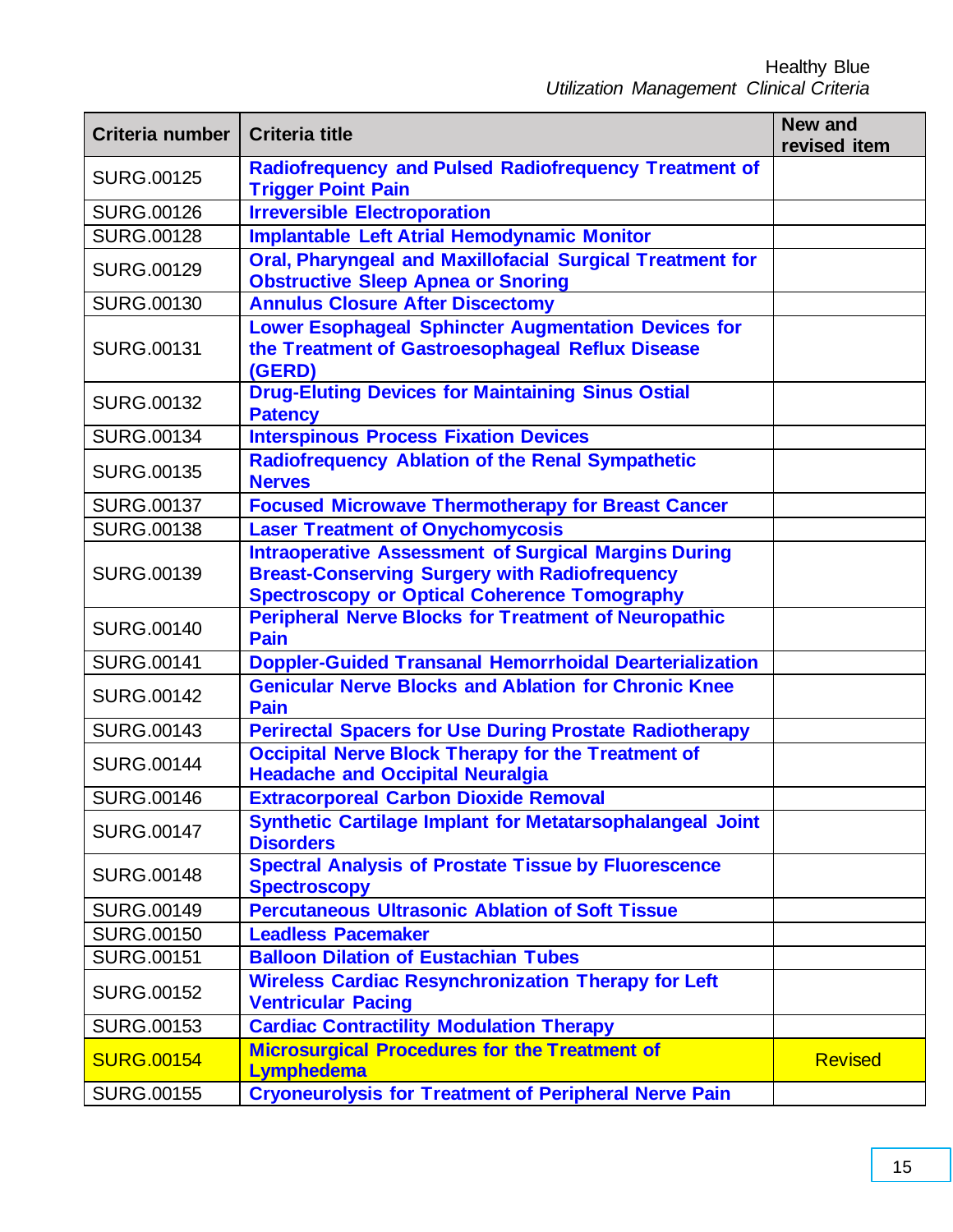| Criteria number    | <b>Criteria title</b>                                                                                          | <b>New and</b><br>revised item |
|--------------------|----------------------------------------------------------------------------------------------------------------|--------------------------------|
| <b>SURG.00156</b>  | <b>Implanted Artificial Iris Devices</b>                                                                       |                                |
| <b>SURG.00157</b>  | <b>Minimally Invasive Treatment of the Posterior Nasal Nerve</b><br>to Treat Rhinitis                          |                                |
| <b>SURG.00158</b>  | <b>Implantable Peripheral Nerve Stimulation Devices as a</b><br><b>Treatment for Pain</b>                      |                                |
| <b>SURG.00159</b>  | <b>Focal Laser Ablation for the Treatment of Prostate Cancer</b>                                               |                                |
| <b>SURG.00160</b>  | <b>Implanted Port Delivery Systems to Treat Ocular Disease</b>                                                 | <b>NEW</b>                     |
| THER-<br>RAD.00008 | <b>Neutron Beam Radiotherapy</b>                                                                               |                                |
| THER-<br>RAD.00012 | <b>Electrophysiology-Guided Noninvasive Stereotactic</b><br><b>Cardiac Radioablation</b>                       |                                |
| <b>TRANS.00004</b> | <b>Cell Transplantation (Mesencephalic, Adrenal-Brain and</b><br><b>Fetal Xenograft)</b>                       |                                |
| <b>TRANS.00008</b> | <b>Liver Transplantation</b>                                                                                   |                                |
| <b>TRANS.00009</b> | <b>Lung and Lobar Transplantation</b>                                                                          |                                |
| <b>TRANS.00010</b> | <b>Autologous and Allogeneic Pancreatic Islet Cell</b><br><b>Transplantation</b>                               |                                |
| <b>TRANS.00011</b> | <b>Pancreas Transplantation and Pancreas Kidney</b><br><b>Transplantation</b>                                  |                                |
| <b>TRANS.00013</b> | <b>Small Bowel, Small Bowel/Liver, and Multivisceral</b><br><b>Transplantation</b>                             |                                |
| <b>TRANS.00016</b> | <b>Umbilical Cord Blood Progenitor Cell Collection, Storage</b><br>and Transplantation                         |                                |
| <b>TRANS.00023</b> | <b>Hematopoietic Stem Cell Transplantation for Multiple</b><br><b>Myeloma and Other Plasma Cell Dyscrasias</b> |                                |
| <b>TRANS.00024</b> | <b>Hematopoietic Stem Cell Transplantation for Select</b><br><b>Leukemias and Myelodysplastic Syndrome</b>     |                                |
| <b>TRANS.00025</b> | Laboratory Testing as an Aid in the Diagnosis of Heart<br><b>Transplant Rejection</b>                          |                                |
| <b>TRANS.00026</b> | <b>Heart/Lung Transplantation</b>                                                                              |                                |
| <b>TRANS.00027</b> | Hematopoietic Stem Cell Transplantation for Pediatric<br><b>Solid Tumors</b>                                   |                                |
| <b>TRANS.00028</b> | <b>Hematopoietic Stem Cell Transplantation for Hodgkin</b><br><b>Disease and non-Hodgkin Lymphoma</b>          |                                |
| <b>TRANS.00029</b> | <b>Hematopoietic Stem Cell Transplantation for Genetic</b><br><b>Diseases and Aplastic Anemias</b>             |                                |
| <b>TRANS.00030</b> | <b>Hematopoietic Stem Cell Transplantation for Germ Cell</b><br><b>Tumors</b>                                  |                                |
| <b>TRANS.00031</b> | <b>Hematopoietic Stem Cell Transplantation for Autoimmune</b><br><b>Disease and Miscellaneous Solid Tumors</b> |                                |
| <b>TRANS.00033</b> | <b>Heart Transplantation</b>                                                                                   |                                |
| <b>TRANS.00034</b> | <b>Hematopoietic Stem Cell Transplantation for Diabetes</b><br><b>Mellitus</b>                                 |                                |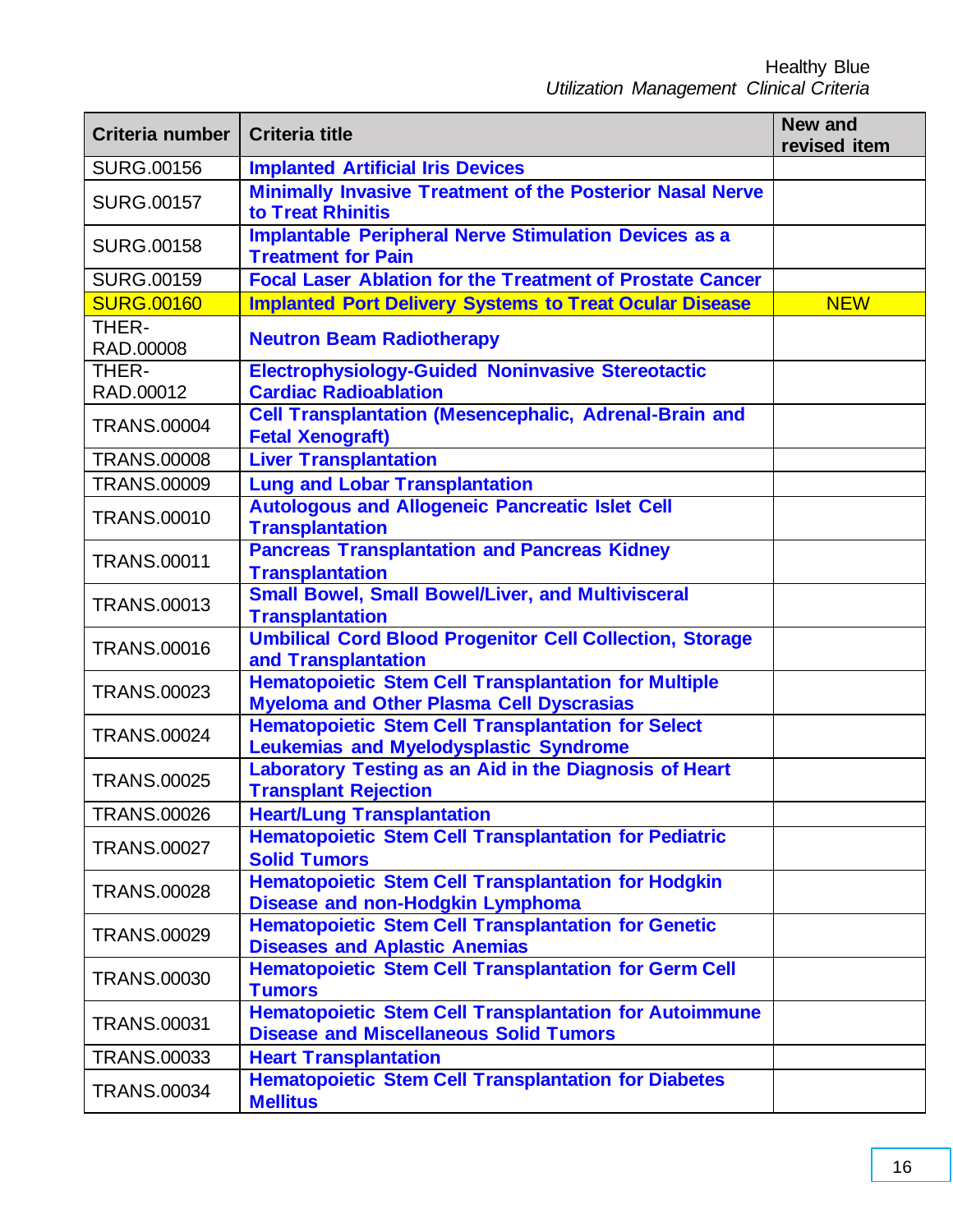| Criteria number                                                 | <b>Criteria title</b>                                                                  | <b>New and</b><br>revised item |
|-----------------------------------------------------------------|----------------------------------------------------------------------------------------|--------------------------------|
| <b>TRANS.00035</b>                                              | <b>Therapeutic use of Stem Cells, Blood and Bone Marrow</b><br><b>Products</b>         |                                |
| <b>TRANS.00037</b>                                              | <b>Uterine Transplantation</b>                                                         |                                |
| <b>TRANS.00038</b>                                              | <b>Thymus Tissue Transplantation</b>                                                   | <b>New</b>                     |
| <b>AIM Specialty</b><br>Health®*<br>Cardiology                  | <b>Advanced Imaging of the Heart</b>                                                   |                                |
| <b>AIM Specialty</b><br><b>Health</b><br>Cardiology             | <b>Percutaneous Coronary Intervention</b>                                              |                                |
| <b>AIM Specialty</b><br><b>Health</b><br>Cardiology             | <b>Diagnostic Coronary Angiography</b>                                                 |                                |
| <b>AIM Specialty</b><br>Health<br>Musculoskeletal               | <b>Interventional Pain Management (MSK)</b>                                            |                                |
| <b>AIM Specialty</b><br><b>Health</b><br><b>Musculoskeletal</b> | <b>Joint Surgery (MSK)</b>                                                             | <b>Revised</b>                 |
| <b>AIM Specialty</b><br><b>Health</b><br>Musculoskeletal        | Level of Care for Musculoskeletal Surgery and<br><b>Procedures (MSK Level of Care)</b> |                                |
| <b>AIM Specialty</b><br><b>Health</b><br><b>Musculoskeletal</b> | <b>Sacroiliac Joint Fusion</b>                                                         | <b>Revised</b>                 |
| <b>AIM Specialty</b><br><b>Health</b><br><b>Musculoskeletal</b> | <b>Small Joint Surgery</b>                                                             | <b>Revised</b>                 |
| <b>AIM Specialty</b><br><b>Health</b><br><b>Musculoskeletal</b> | <b>Spine Surgery</b>                                                                   | <b>Revised</b>                 |
| <b>AIM Specialty</b><br><b>Health Radiation</b><br>Oncology     | <b>Proton Beam Therapy</b>                                                             |                                |
| <b>AIM Specialty</b><br><b>Health</b><br>Radiology              | <b>Abdomen and Pelvis Imaging</b>                                                      |                                |
| <b>AIM Specialty</b><br>Health<br>Radiology                     | <b>Brain Imaging</b>                                                                   |                                |
| <b>AIM Specialty</b><br>Health<br>Radiology                     | <b>Chest Imaging</b>                                                                   |                                |